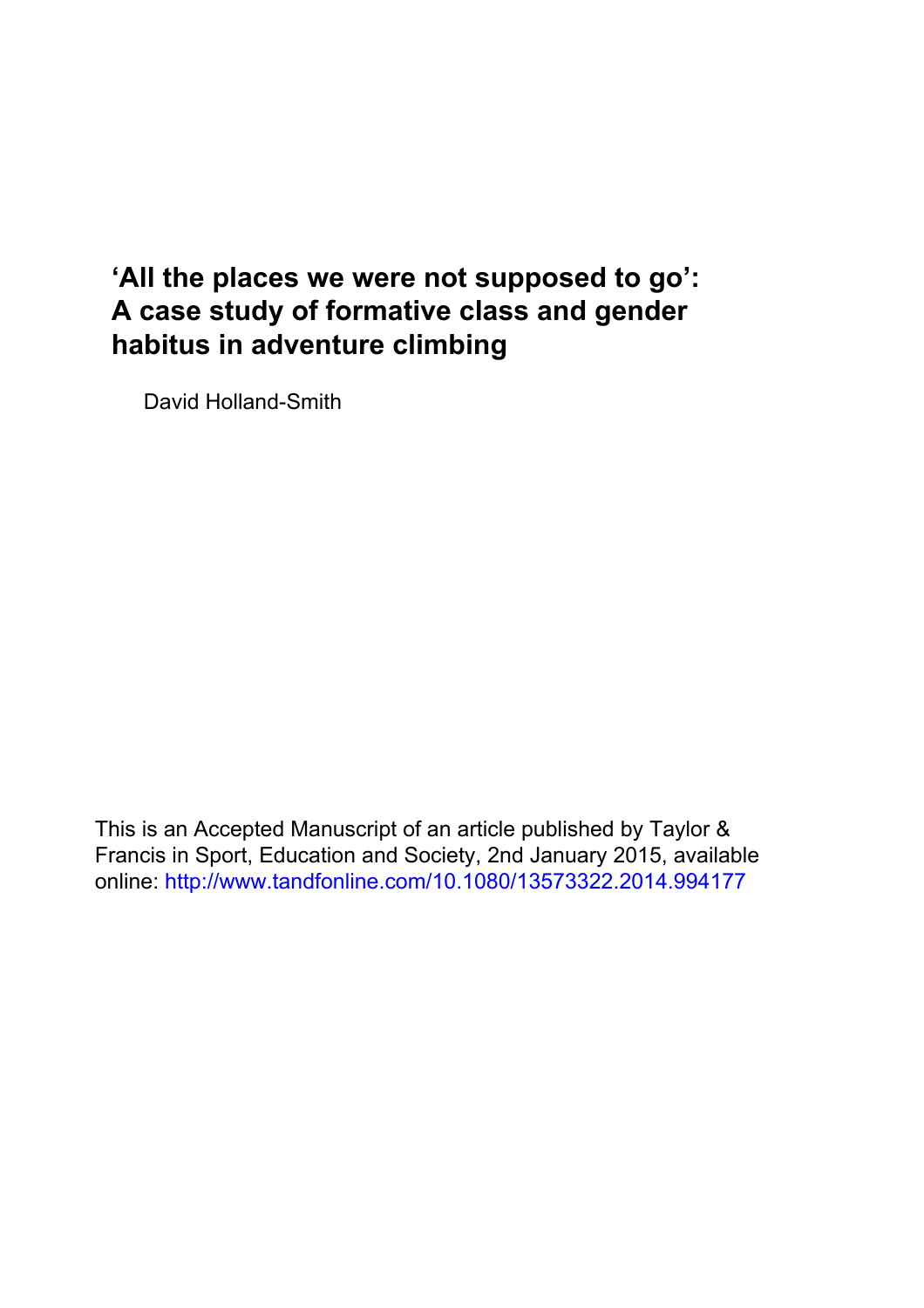# **'All the places we were not supposed to go': A case study of formative class and gender habitus in adventure climbing**.

David Holland-Smith\* Division of Sport and Exercise Science. Abertay University, Dundee.UK.\* d.hollandsmith@abertay.ac.uk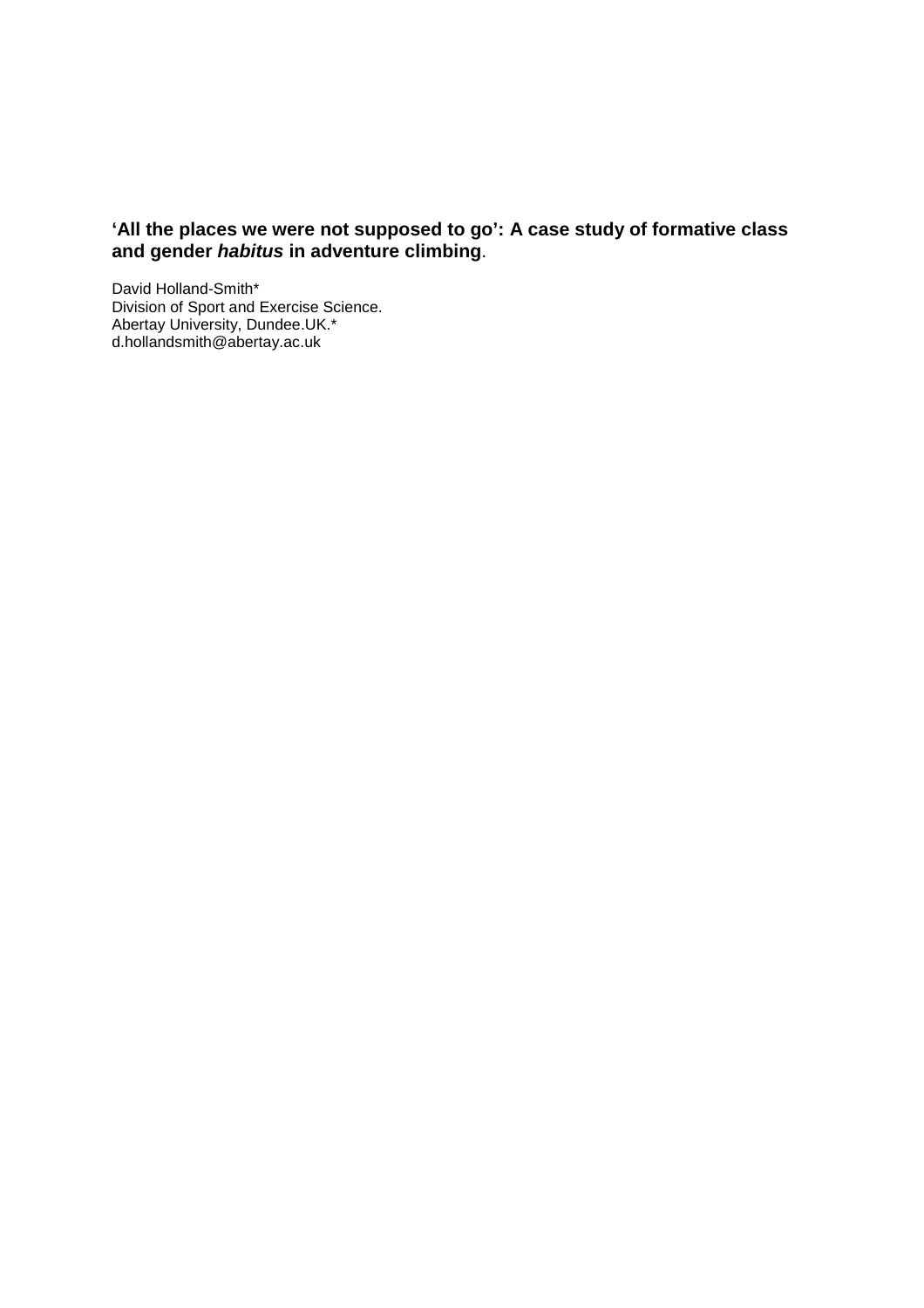# **Abstract**

This paper explores the origins of meaning in adventurous activities. Specifically, the paper reports on a study of 10 adventure climbers in the Scottish mountaineering community. The study explores how formative experiences have influenced engagement in adventure climbing. Work has been done on the phenomenology of adventure and how individuals interpret and find meaning in the activity – this paper goes a step further and asks where do these dispositions come from? Using Bourdieu's ideas of field, habitus and forms of capital to frame these experiences in the wider social environment, early experiences are identified that, for the subjects of this study, provide a framework for their later adoption of the 'adventure habitus'. Among these influences are: mainstream education, adventure education in particular, as well as broader formative experiences relating to factors such as gender and class. In addition, the study suggests that accounts differ between males and females in terms of their attitudes and dispositions toward adventure. This may relate to their respective experiences as well as expanding opportunities for both males and females. However, while the 'adventure *field*' provides a context where women can develop transformative identities these are nearly always subject to male validation.

Keywords: Habitus; Adventure Climbing; Gender; Middle Class; Formative.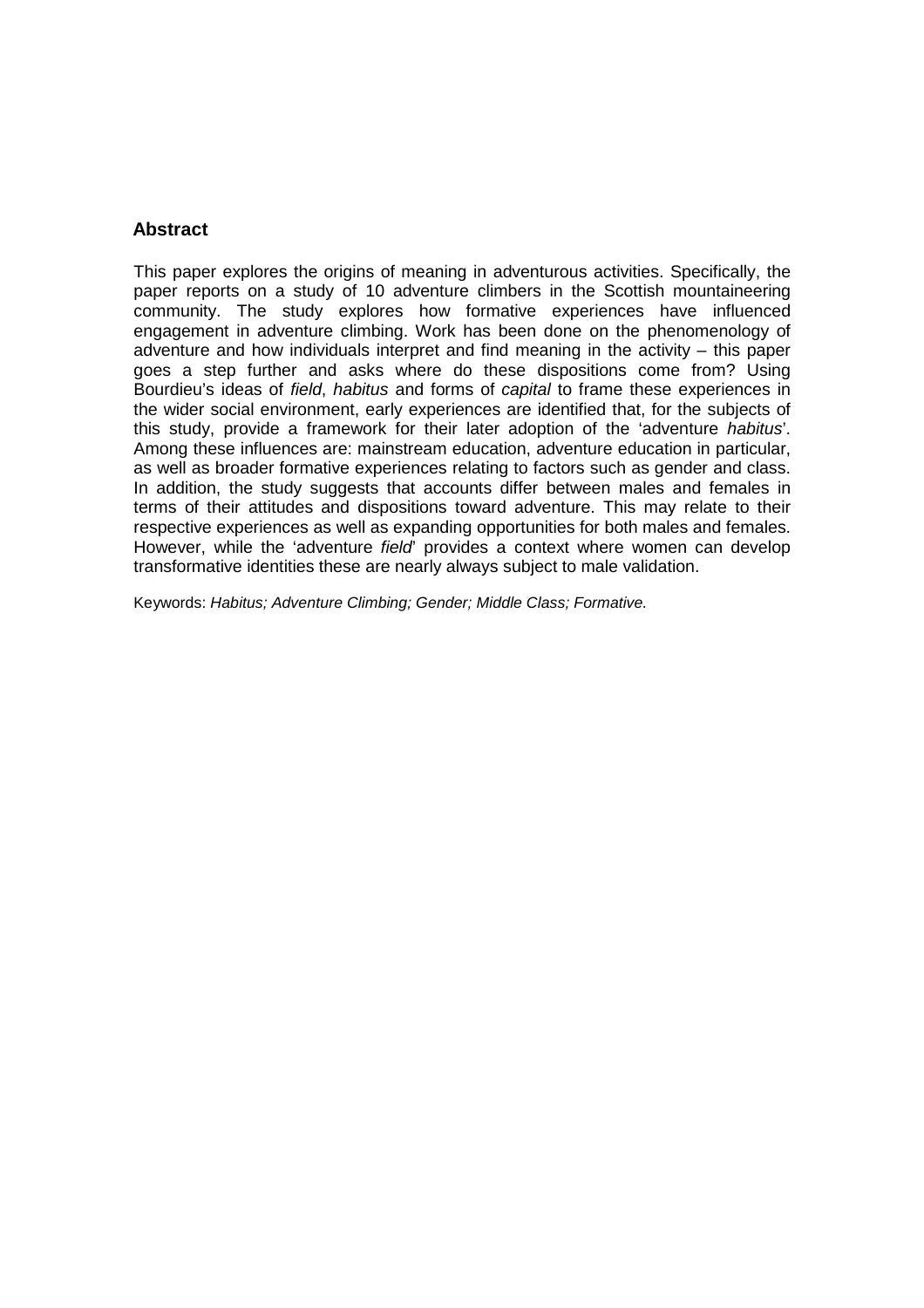## **Introduction**

The focus of this paper is the application of Bourdieu's Field Theory to gender and class issues in adventure climbing. In particular, Bourdieu's concept of habitus and its interpretation of gender and class are applied to climber's accounts of how their formative experiences influenced their subsequent engagement in adventure climbing.

 This paper follows previous studies that have applied Bourdieusian concepts to adventure sports (e.g. Thorpe, 2005, 2009; Brown, 2009). In relation to gender and class, there has also been a resurgence and re-engagement with Bourdieu's theoretical perspective in feminist work. This analysis therefore draws upon Bourdieusian concepts and some feminist perspectives to understanding gender and class positioning as well as the process of social change, agency and identity transformation (Relay, 1997; Skeggs, 2004; Ohi, 2000; Krais, 2006; Mottier, 2002; McNay, 2000; McLeod, 2005).

# **Field theory**

Bourdieu developed field theory as a means of analysing social spaces. Fields have a specific history, entry rights and their own forms of capital (economic, social,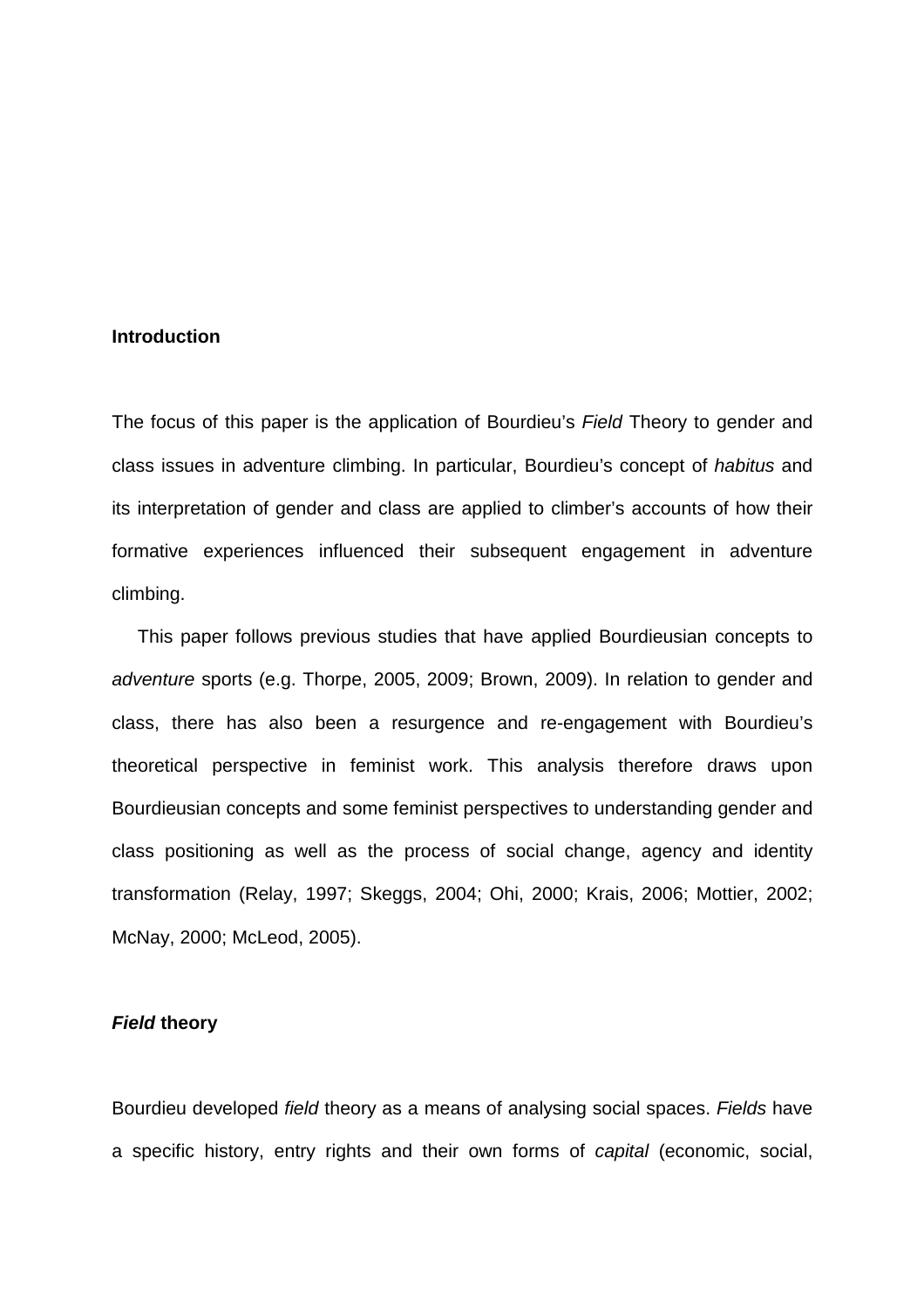symbolic and/or other forms of influence that individuals can put to productive use). Closely related to the concept of field is habitus. Habitus relates to both social fields and forms of capital and is an embodiment of relational social structures and is defined as a set of internalised templates which govern and regulate mental process without being consciously developed and controlled (Bourdieu 1984).

Habitus is related to field in the sense that a person's particular past and present circumstances, social position and social context such as the family and education systematically order a system of dispositions that influence and shape personal perceptions, understandings and ways of being (Bourdieu & Wacquant, 1992). These formative structures (Habitus) are enduring and transportable into other fields and social contexts and provide, for example, a set of rules through which we bring our histories into our current situations. According to Bourdieu (1990), this is an ongoing dynamic process that influences how we make choices and act as social agents. These influences Bourdieu terms practices and this refers to the internal logic of the field.

 In the context of this study, these concepts can shed light on the social contexts in which a set of attitudes and dispositions become internalized and shape their engagement with the act of climbing. In particular, Habitus links the objective social structure with the unique subjective experiences of the individual. Individuals are the product of unique social configurations but these are objective relational structures that produce regularity in social actions and practices.

# **Social class/social position**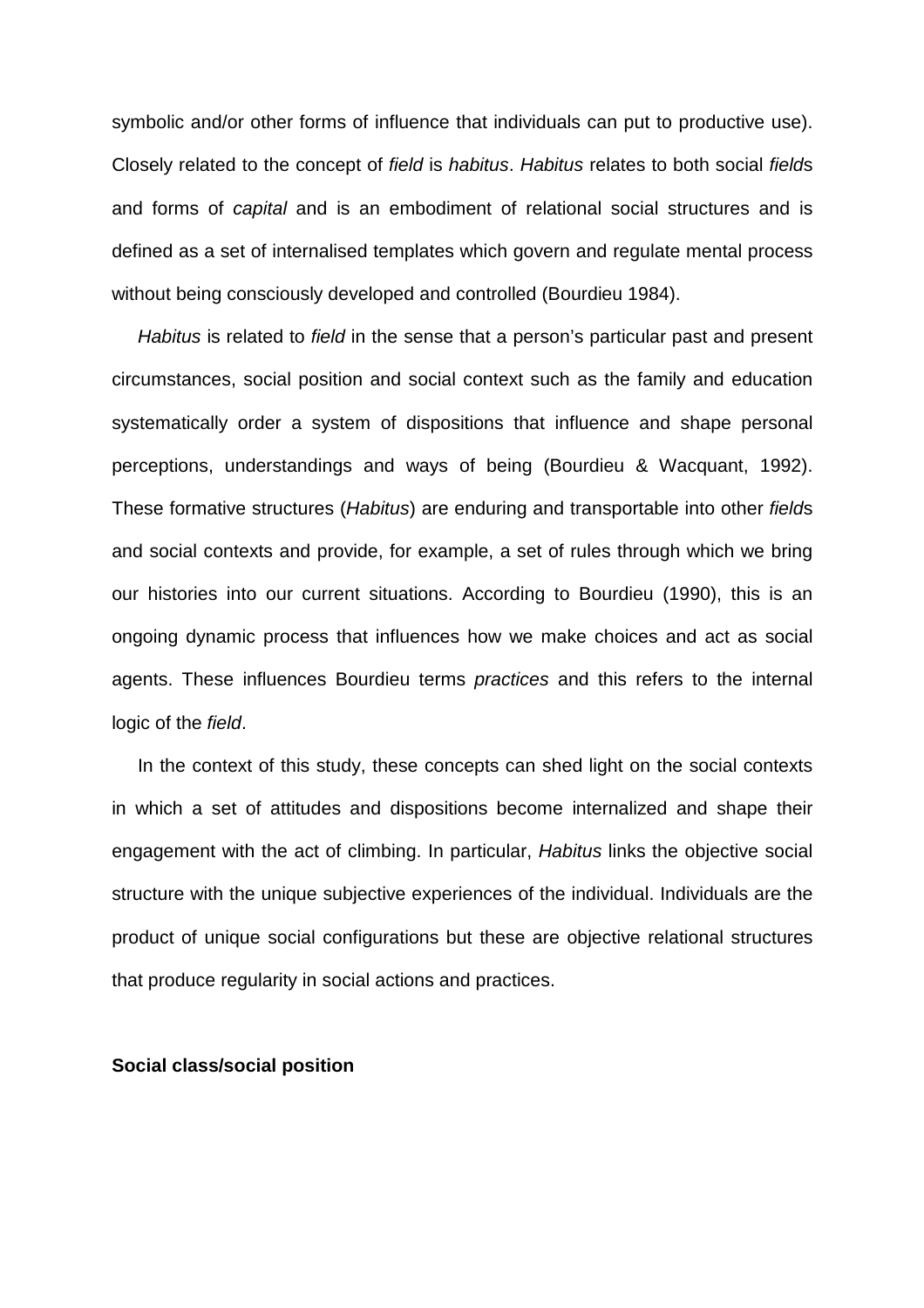For Bourdieu the term social class can be too concrete, instead he uses the term social position as a more fluid and dynamic concept to convey how a person's position can vary between different fields depending upon the various forms of capital they hold within that field. For example, a climber may have large amounts of social capital within the field of adventure but considerably less within other areas of their social space.

 The individual's system of social positions includes a historical dimension which affects, among other things, their aspirations and expectations, and through which the pattern of change and choices in their lives and lifestyles can be understood (Bourdieu, 1984). For example, middle class men and women may choose to engage with adventure sports over traditional sports because such choices are related to an aspirational trajectory expressed through different forms of cultural and symbolic *capital* and which may be indicative of social position, status and class (Ohi, 2000).

 For Bourdieu (1992) class is more than just a group of individuals who share or inhabit a similar social position. To constitute a class they must collectively act and identify as a group who have the same interests (Crossley, 2008).

## **Feminist theory: habitus, field and social class**

It has been argued that Bourdieu's own work tended to neglect issues of gender (Mottier, 2002). For Mottier (2002) a criticism that is levelled at Bourdieu's masculine domination has been the emphasis placed on gender differences rather than the ways inequalities of power have produced and reproduced those differences and inequalities. Krais (2006) reiterates a number of general criticisms of Bourdieu's work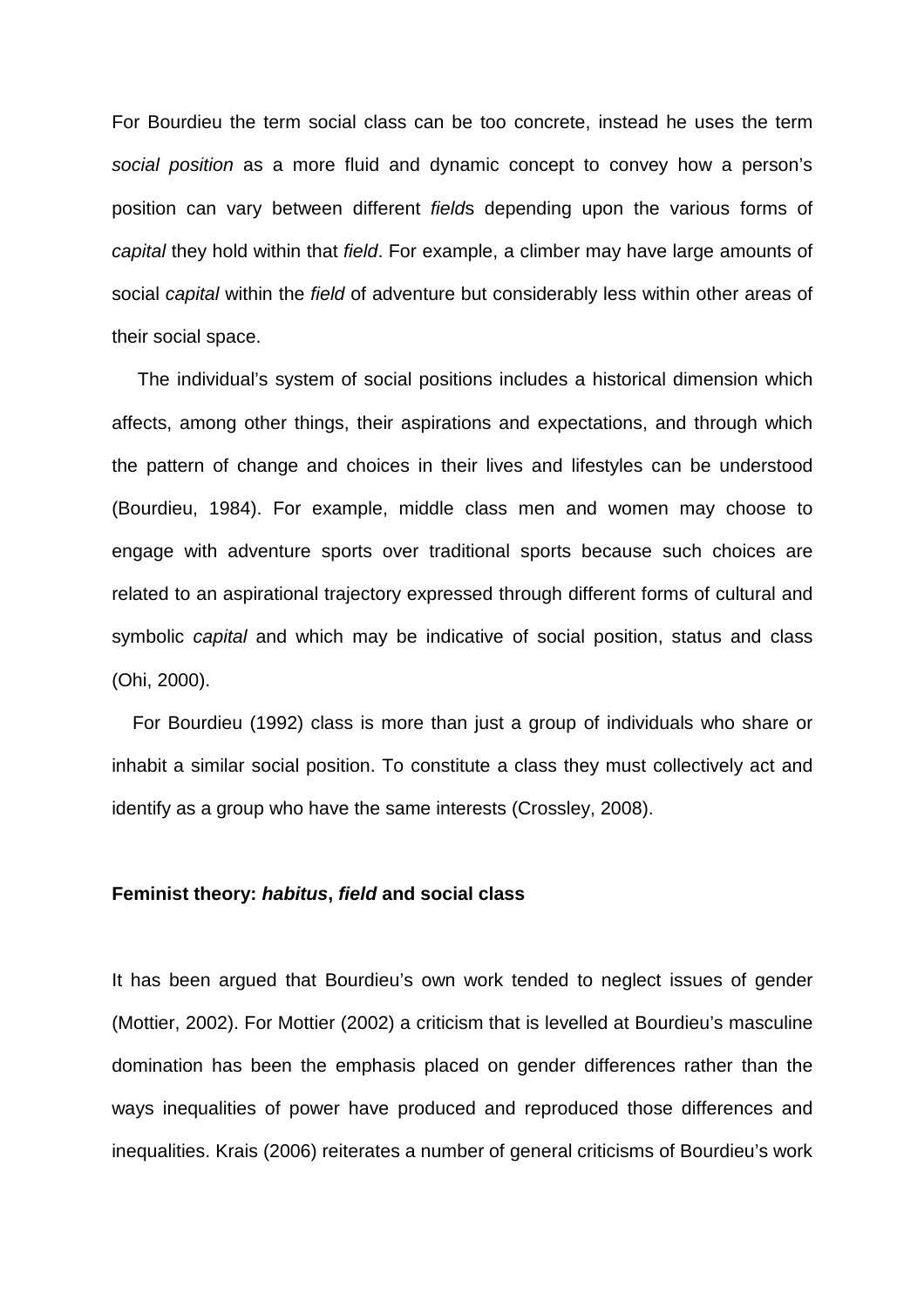which has been identified as being deterministic and incapable of accounting for individual agency, reflexivity and comprehending the process of social change. This is also a view that is generally supported by Mottier (2002).

 However, McLeod (2005) has noted that there has been a re-engagement with Bourdieu's work with the issues of identity and gender relations. For example, McNay (1999) and McLeod (2005) have revisited some of Bourdieu's key theoretical insights and have examined the effects of crossing different fields and how gender identities have been transformed or rearticulated.

 Relay (1997) conceptualises class as encompassing a set of complex social and psychological dispositions and has drawn upon Bourdieu's field theory as a method for examining the dynamic between structural constraints and subjective forms of consciousness via the concepts field and habitus. Relay (1997); Skeggs (2004); Ohi (2000) also recognise that social positions are not fixed but dynamic and reflect historical changes in class or group structures as well as individual changes of a class agent through life history. Relay (1997) also acknowledges that class is not always overtly expressed or articulated but is still an important part of the tacit understandings and perceptions that they bring to relationships with others.

 Skeggs (2004) also views Bourdieu's field theory as a way the individual can examine the positions and perspectives from which they speak and view the social world via reflective awareness. In the context of this study, it is possible to ask if climbers are aware of how their gender may affect the social space and social positions in which they climb and if it allows them to affect change in these areas?

### **Class and the climbing mountaineering field**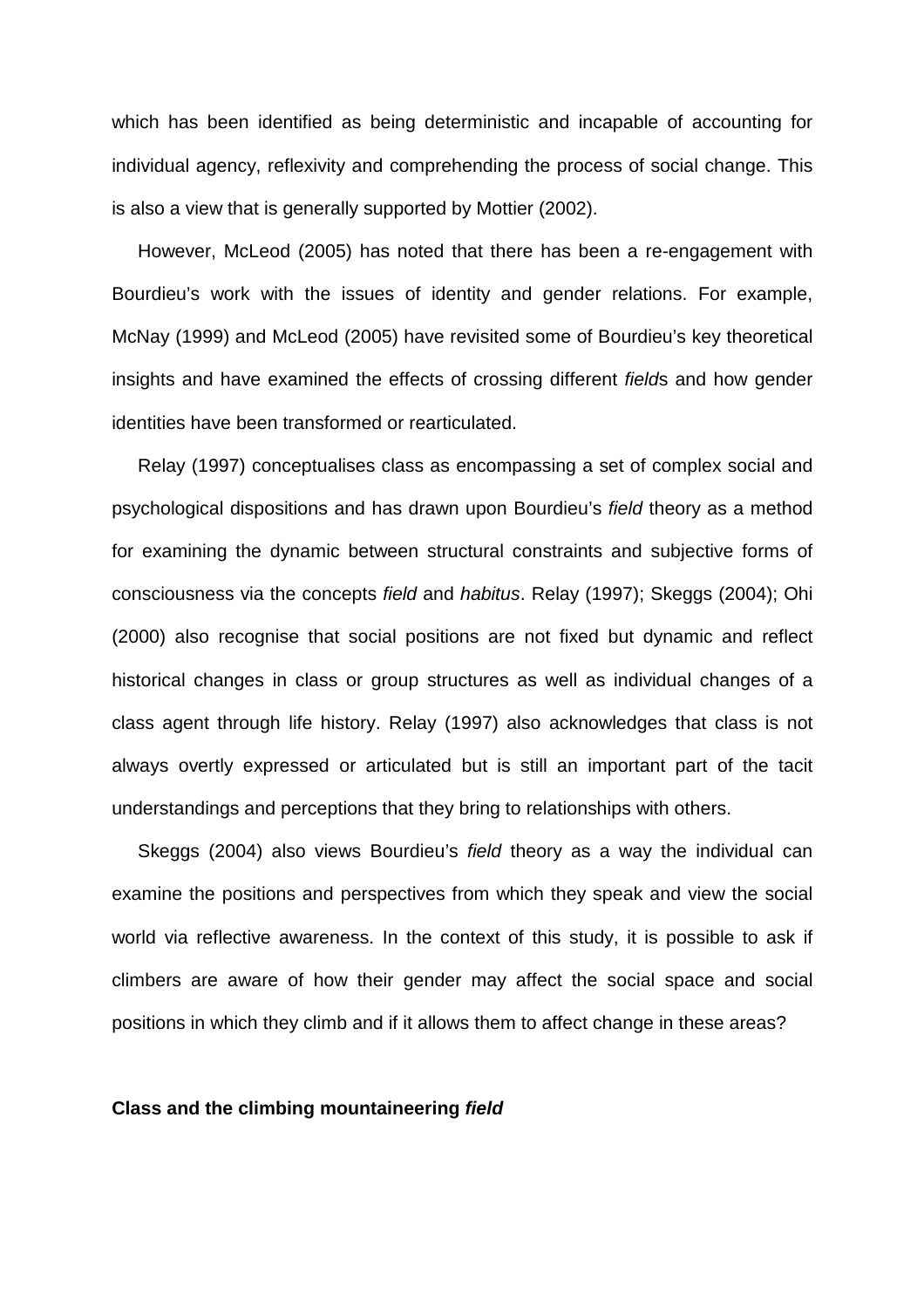Climbing and mountaineering encompass a range of activities that have historically come to develop a clear set of traditions and rules which collectively define what it is to be a climber (Brown, 2009; Beedie, 2008; Warde, 2004; Howitt, 2004). Tejada-Flores (1978) engages with the question: 'what is climbing'? He defines it as a range of different but related games with their own distinctive rules and hierarchy.

 Climbing and mountaineering are well established activities that emerged in the early part of the nineteenth century and according to Beedie (2008) have had a close association with the notions of physical challenge, wilderness, solitude, contemplation, self-development, spirituality, mystery, authenticity and awe in the face of sublime nature that has continued to be influential and formative in the contemporary traditions.

 In a Bourdieuean analysis of the tradition, Brown (2009) traces the changing habitus and field of post war (WWI & WWII) Scottish climbing – the context for the current study - from an activity of the social elite to a working class pursuit. The lack of economic capital of the new climbing class resulted in a creative response to climbing practices that impacted on the established habitus and field of the 'the grand bourgeoisie'. Brown (2009) identifies an important element of working class movement which relates to what he describes as a materialist basis to their interaction with nature as well as the proletarian philosophy (Brown, 2009) which marked a clear break with what had gone before but nonetheless a strong alignment with some dominant traditions such as: individualism; physical achievement; modesty of language, assertion of natural ability and superiority and selective entry into climbing clubs (Brown, 2009). What resulted was a culture that emphasised climbing ability as a basis of hierarchy and status (cultural capital).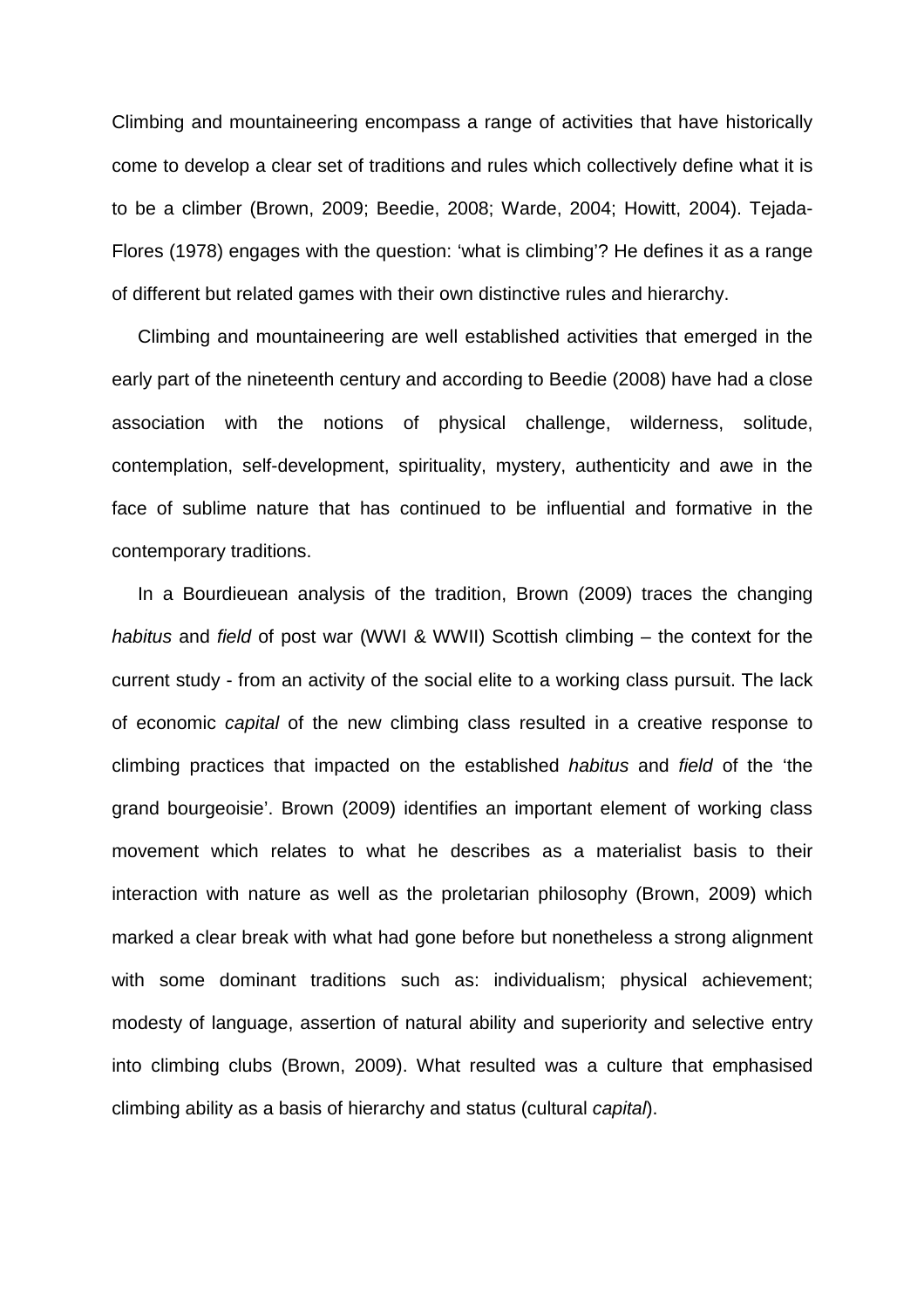The contemporary climbing *field* has subsequently experienced further changes through the impact of globalism, commercialism, neoliberalism and patterns of consumption from the post 1960 period. A new, professional middle class emerged, with a different set of *capital(s)*. This included more women and young people who brought with them alternative and subcultural influences into the traditional mountaineering and climbing field (Breivik, 2010).

 Fletcher (2008) argues that such sports now appeal to members of the professional middle classes who in terms of their profile tend to work in areas which require higher education qualifications, engage in mental labour, are relatively well paid experience a high degree of personal autonomy whilst also requiring substantial self-direction. This aligns a number of related and associated fields and habitus such as the family, education, work and adventure climbing. This constellation of fields and habitus represent an influential form of socialisation that impacts on subsequent lifestyle and aspirational trajectories.

# **Adventure climbing**

Adventure climbing is a type of climbing that takes place in more remote locations and emphasis is placed on the importance of the natural environment where there are real objective dangers. The natural environment provides the opportunity for climbers to develop and test their skills and mastery (Llewellyn, Sanchez, Asghar, & Jones, 2008) under conditions which are unpredictable and uncertain. Being in control and using their skills are emphasised rather than seeking out risk or risk cultivation for its own sake (Holland-Smith & Olivier, 3013). It is clearly acknowledged that adventure climbing carries with it the potential for serious injury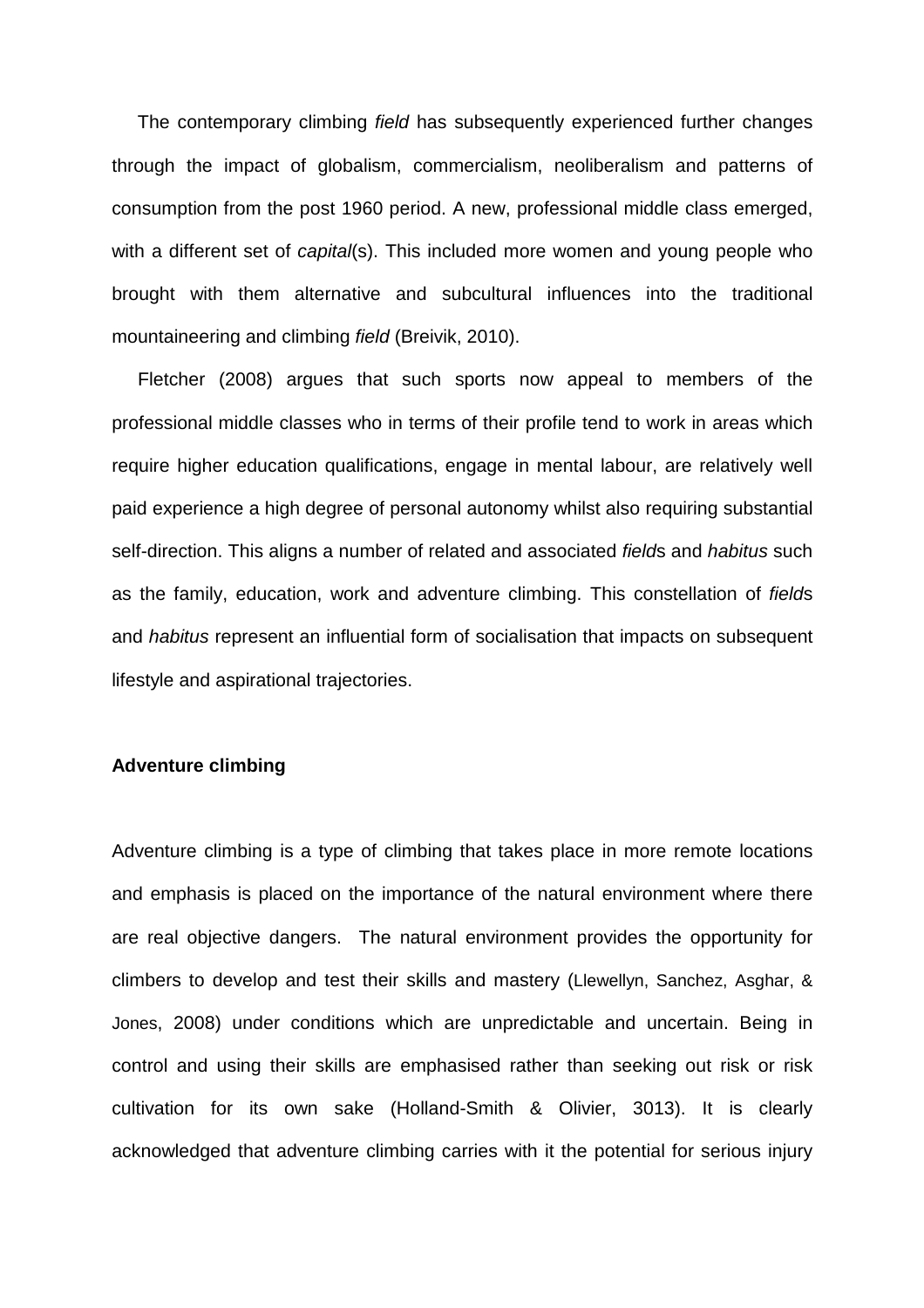and even death (McNamee, 2008; Breivik 2008, 2010; Holland-Smith & Olivier, 2013). Climbing is an embodied experience where the climber becomes closely connected with the natural environment (Midol & Broyer, 1995; Humberstone, 2011). Adventure climbing has its own distinctive set of rules and ethics which define its practices and contribute to making this a meaningful activity.

## **Methodology**

This study used semi-structured interviews to gather data from 10 participants over a period of 10 months. The subjects all came from the Scottish mountaineering community. Emergent themes were identified and analysed using interpretative methodologies (Crist & Tanner, 2003).

#### Participants.

Participants were recruited through advertisements in the Scottish Mountaineer (Scottish Mountaineering Council and British Mountaineering Council), posters at indoor climbing walls and through the Association of Mountaineering Instructors (AMI). The criteria for selection was based upon a minimum of 10 years' experience in adventure climbing at a grade of 'VS 4c' or above (this being the selection criteria for advanced climbing instructors in the U.K.).

Participants: (N=10: male n=6; female n=4. Age Range: (m) 31-54 years (f) 49-54 years (Table 1 ).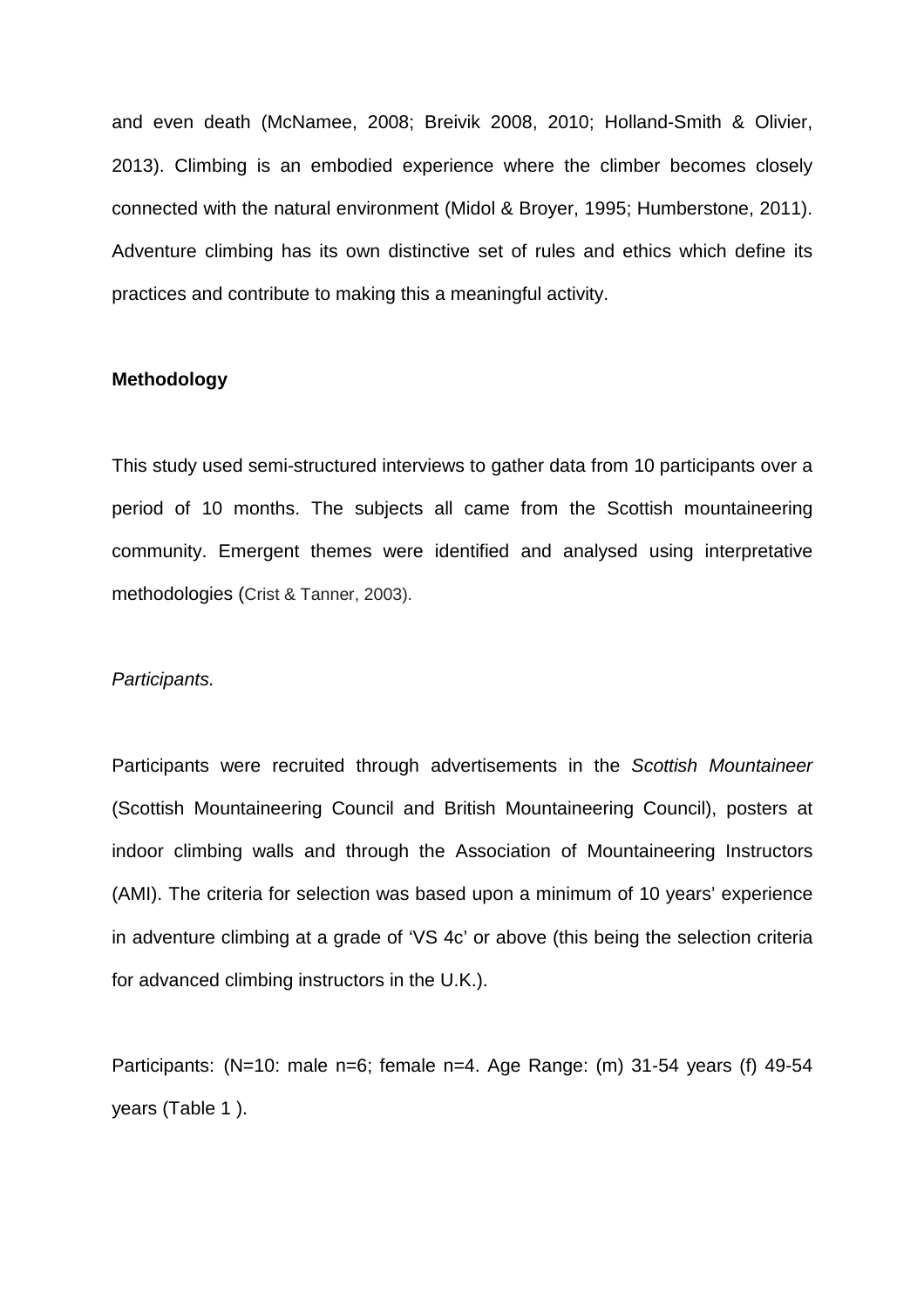Table 1. Participant gender, age, profession, education and climbing background.

| *Name, Age &<br>gender | <b>Qualifications, Profession &amp; Education</b>                                                                                                                    | Climbing, mountaineering & adventure<br>activities                                                                                                                                                                                              |
|------------------------|----------------------------------------------------------------------------------------------------------------------------------------------------------------------|-------------------------------------------------------------------------------------------------------------------------------------------------------------------------------------------------------------------------------------------------|
| Paul, 45. Male         | B.Ed. Professional mountain guide, coach and<br>outdoor education. Comprehensive school and<br>undergraduate education.                                              | Mountaineering. Winter climbing and<br>mountaineering. 25 years' experience. Scottish<br>mixed routes, Alpine mountaineering, South<br>America, Europe and North America.                                                                       |
| John, 47. Male         | Coach and mountaineering instructor. M.I.C.<br>Comprehensive education.                                                                                              | Climbing and mountaineering. Scottish mixed winter<br>climbing. European, North America and Himalayan<br>experience.                                                                                                                            |
| Charles, 38. Male      | B.Sc. Sport studies and post graduate in teaching.<br>Outdoor education and coaching. Public school and<br>university educated.                                      | Scottish climbing and mountaineering. Mixed winter<br>and summer (E.1 -5B, Grade 5+).                                                                                                                                                           |
| Mark, 47. Male         | M.Sc. Chartered Engineer. Public school and<br>university postgraduate education.                                                                                    | Mainly Scottish winter mountaineering. Substantial<br>alpine, European and Himalayan climbing<br>experience. Proactive in climbing new routes at<br>grade 5+ - 7.                                                                               |
| James, 31. Male        | Full time climber and mountaineer, lecturer and<br>mountaineering writer. Comprehensive school and<br>post graduate university education. M.Sc. human<br>physiology. | Mixed technical Scottish mountaineering, climbing<br>multi pitch traditional rock routes and sport climbs.<br>Proactive in developing new routes. Climbs at E8+<br>and 7+ in winter. Extensive experience in U'K.,<br>Europe and North America. |
| Martin, 54. Male       | Sports Development. B.Sc. Biological science.<br>Comprehensive and university undergraduate<br>education.                                                            | Climber extensively in the U.K. Proactive in<br>developing new routes. Traditional and sport climbs.<br>Some winter mountaineering experience. Climbs at<br>E6+ mainly technical traditional routes.                                            |
| Hazel, 54. Female      | Health administration. PhD. Biological science.<br>Educated in North America.                                                                                        | Scottish Mountaineering. Extensive experience in<br>the U.K. European Alpine, North America and<br>Himalayas. Climbs Scottish mixed winter routes at<br>grade 5+ and technical rock climbs at E3+.                                              |
| June, 52. Female       | Environmental policy. B.Sc. Girl's grammar school<br>undergraduate university education.                                                                             | Scottish rock and mountain routes. VS 4C.                                                                                                                                                                                                       |
| Paula, 51. Female      | University Lecturer. PhD. Biological science. Girls<br>grammar school and post graduate university<br>education.                                                     | Scottish mountain routes. Extensive U.K. Experience.<br>Some winter mountaineering but mainly technical<br>traditional adventure climbing. Has been proactive<br>in developing new sport climbs. Climbs at E1 5B.                               |
| Margaret, 49. Female   | Teacher. B.Ed. Comprehensive and undergraduate<br>college education.                                                                                                 | Traditional adventure climbing in Scotland and U.K.<br>Some sport climbing. Climbs at V.S. 4C.                                                                                                                                                  |

NB: \*Names have been changed to preserve anonymity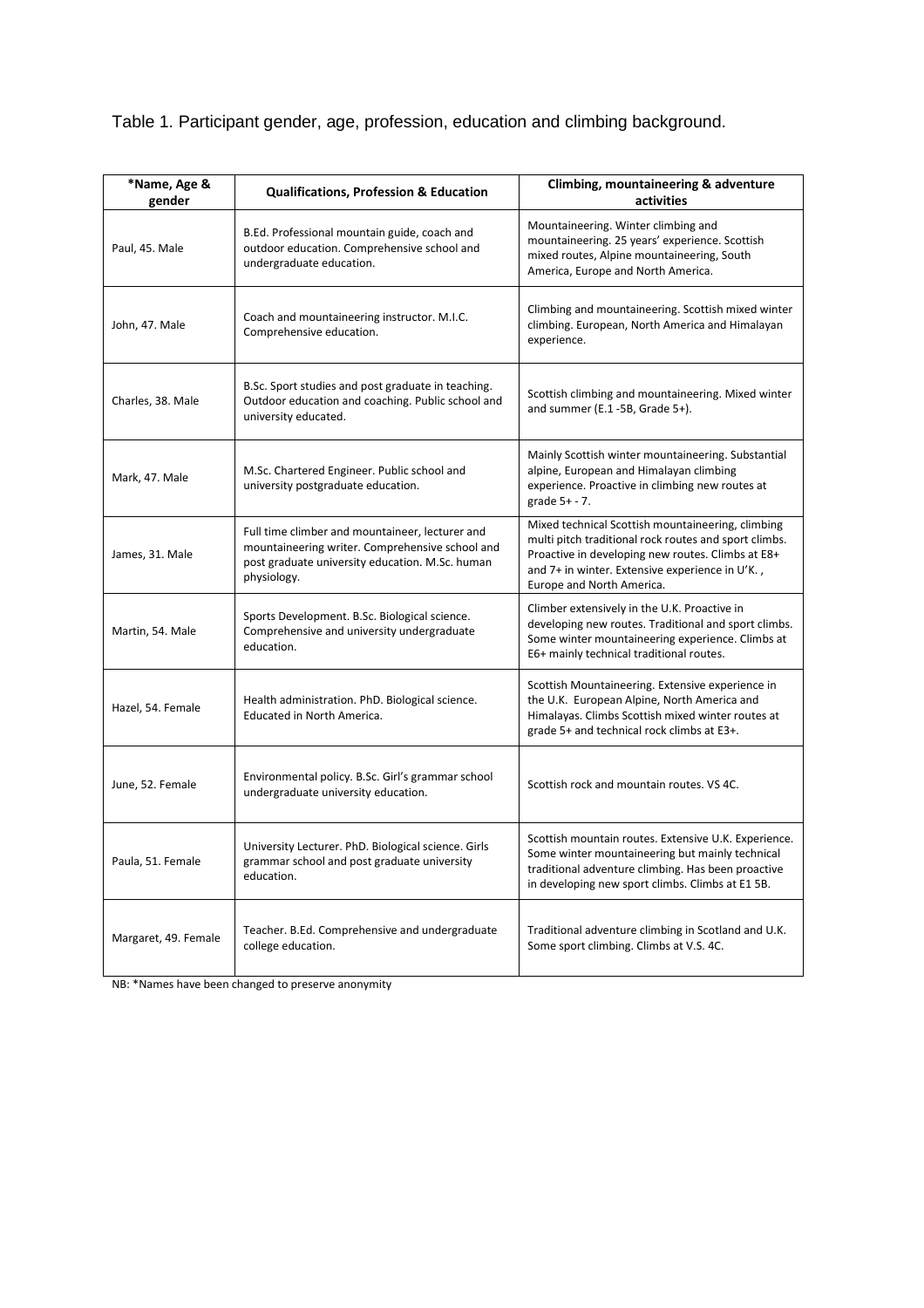#### Methods and procedures

Ethical approval was granted by the University's ethics committee participant were informed that data would remain confidential and be anonymized prior to analysis and consent was given before interviews were conducted.

 Data was collected using semi structured interviews. Each participant was interviewed for a period of 1 to 2 hours at either the participant's private home or work place.

 The interview used key themes as a template to guide the interview. The themes comprised of: Participant background; current climbing activity; early formative experiences and their influence upon motivations and attitudes toward adventure; and family and education

This approach allowed the themes to emerge, was inductive (Glaser & Strauss 1967) and 'reflexive' in nature (Hammersley & Atkinson, 1983). In this context the interviewer became an active listener and explored the emerging issues, interpretations, recollections, and connections with the participants through probing questions and asking for illustrations and examples.

 The interviews were recorded and transcribed before being checked for accuracy by the researcher and the participants. In addition to the recorded data the researcher made written notes in a 'reflexive' diary, which were compared with the final transcriptions against the participants' accounts to ensure that they had not been unduly guided (Sparkes, 1998).

 The approach enabled the researcher to explore the subjective realities of participants in their own language and terms (Dowling & Naess, 1996; Jones,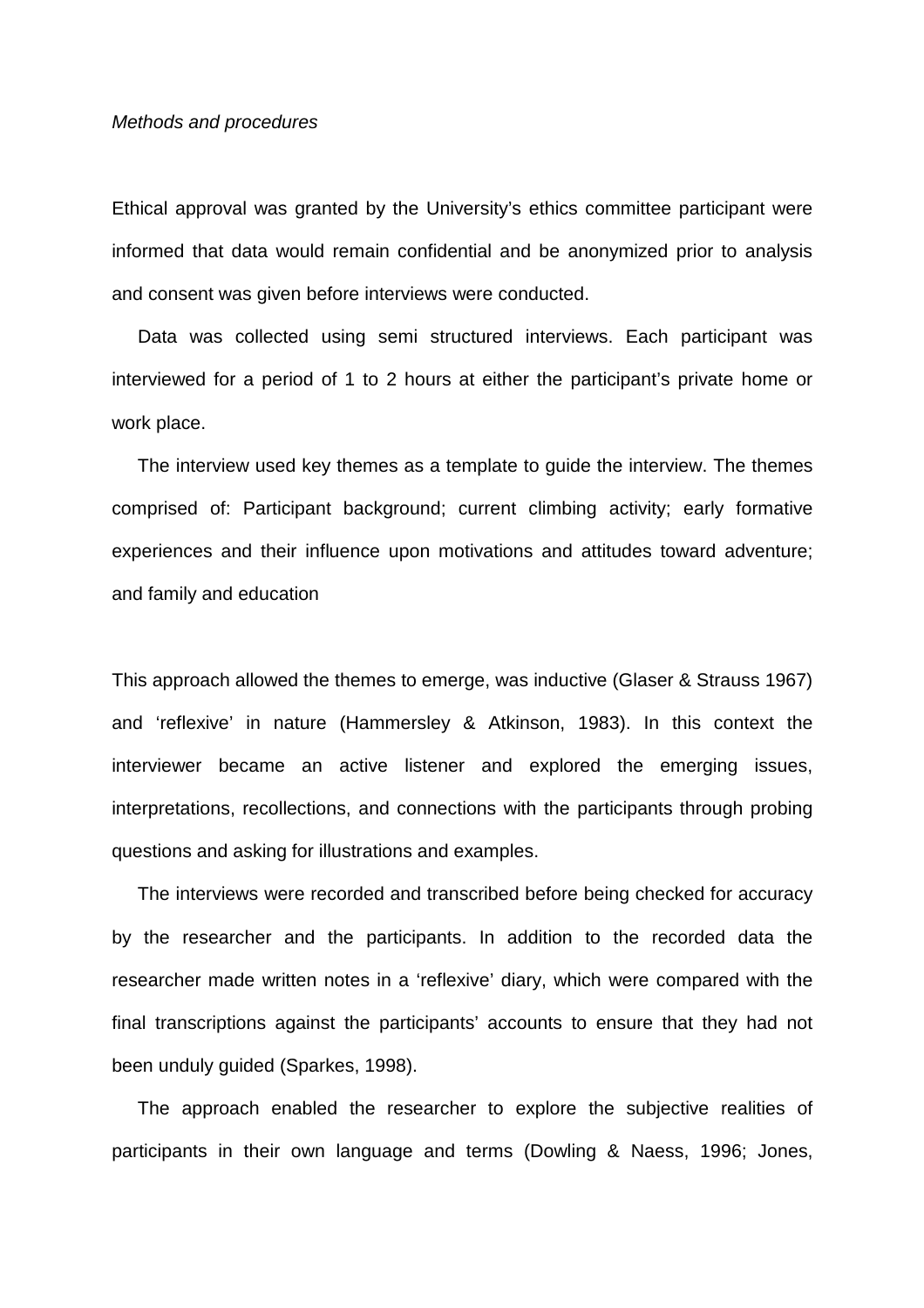Armour & Potrac, 2003). Others have also argued that the appeal of this approach is that it allows for the exploration of life experience in relation to the contemporary cultural and structural settings (Roberts, 2002). Rinehart (2000) and Mintel (2001) argue that adventure sports are best understood by the meanings, values and statuses that are developed from within by the people who participate in them. The researcher is a keen mountaineer and identifies himself as an experienced adventure climber with over 30 years' experience. As such he acknowledges that he shares a similar subject position to the participants.

 This experience has enabled him to ask appropriate probing questions and to gain specific insights that would not otherwise be possible. However, it is also acknowledged that this position could create difficulties with regard to making assumptions, presuppositions and biasing the interview and data analysis.

 Bracketing interviews were conducted in order to explore the researchers own presuppositions and to identify any issues that might bias the interviews and responses from the participants (Tufford & Newman, 2010).

 This interview data was thematically analysed. An inductive, line by line, analysis was applied to identify individual units of meaning (VanManen, 1997). These units of meaning were organised as core themes, and sub-themes these were then linked with theoretical and empirical perspectives.

# **Results and discussion**

From the inductive analysis three main themes emerged and these were: formal education; extra-curricular education; and gender and the adventure habitus.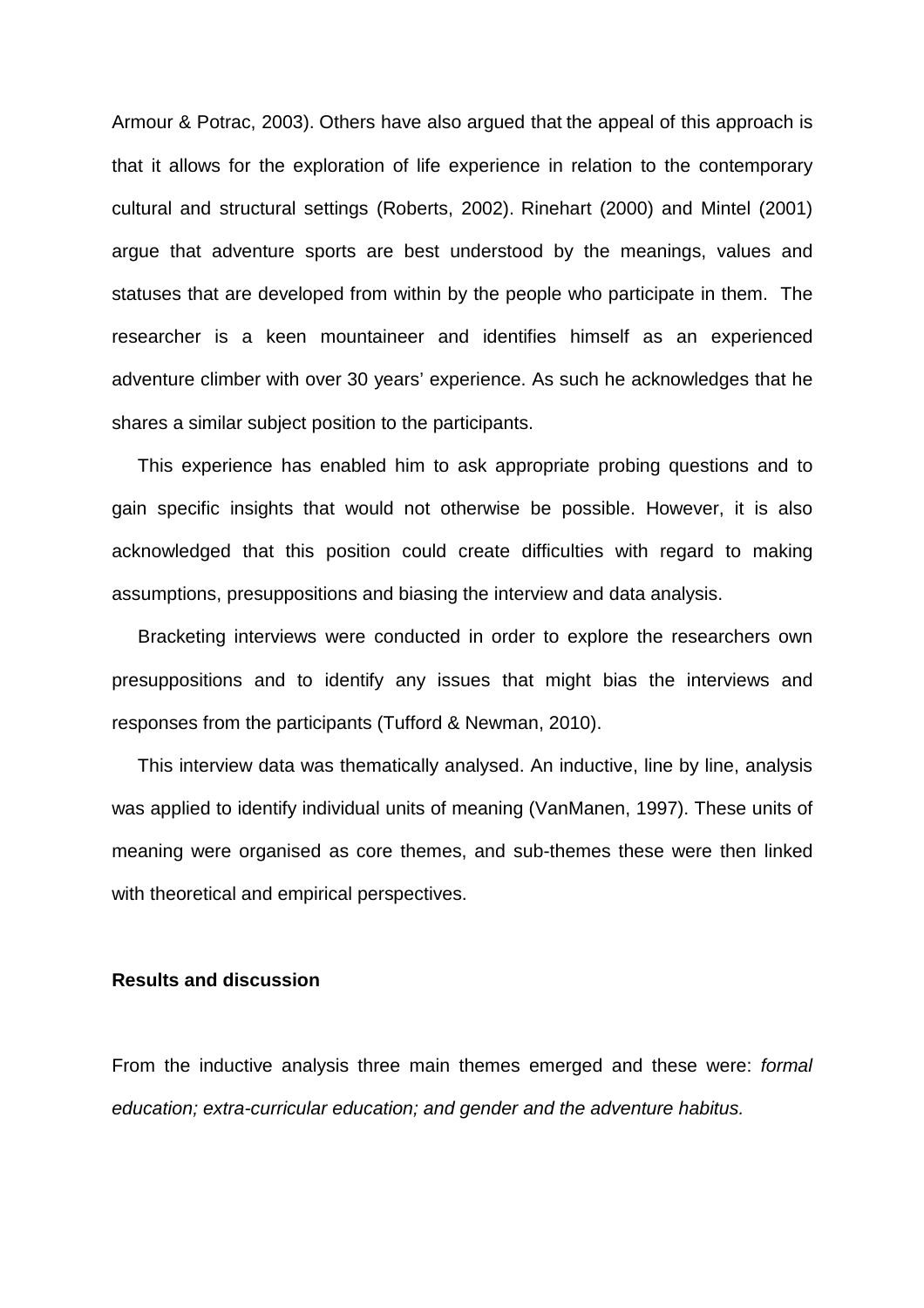The sub themes related to formal education were: relationships with formal education, including sympathetic and antagonistic dispositions, as a product of social position. For extra-curricular education the sub themes were: transformation, integration and gender structures, and pedagogic practices of adventure education in terms of transmission, integration and the construction of new identities. Finally, for gender and the adventure habitus the sub themes were: how life experiences and social spaces, that were factors in the individual becoming and identifying themselves as 'adventure climbers', are influenced by gender related experiences.

These emergent themes provide the structure for describing and understanding the results of the participant interviews.

# **Formal education**

The participants came from a range of backgrounds and had different experiences of the education process. Nonetheless, an emergent theme was that all participants came to recognise that education could confer economic, cultural and symbolic capital that was instrumental in their being able to pursue their chosen activity.

 Bourdieu recognised that 'education' is a broad field with a primarily 'middle class' habitus. The field of education is closely associated with the middle class habitus and can confer both prestige and position (Crossley, 2008 p, 96). Because of its position and status, education has the power to maintain and impose legitimacy. Through their relationship with the educational field, Individuals develop a sense of place and belonging (Crossley, 2008). A relation exists between the habitus and the field in terms of a fit between the individual and their social position (May, 2000).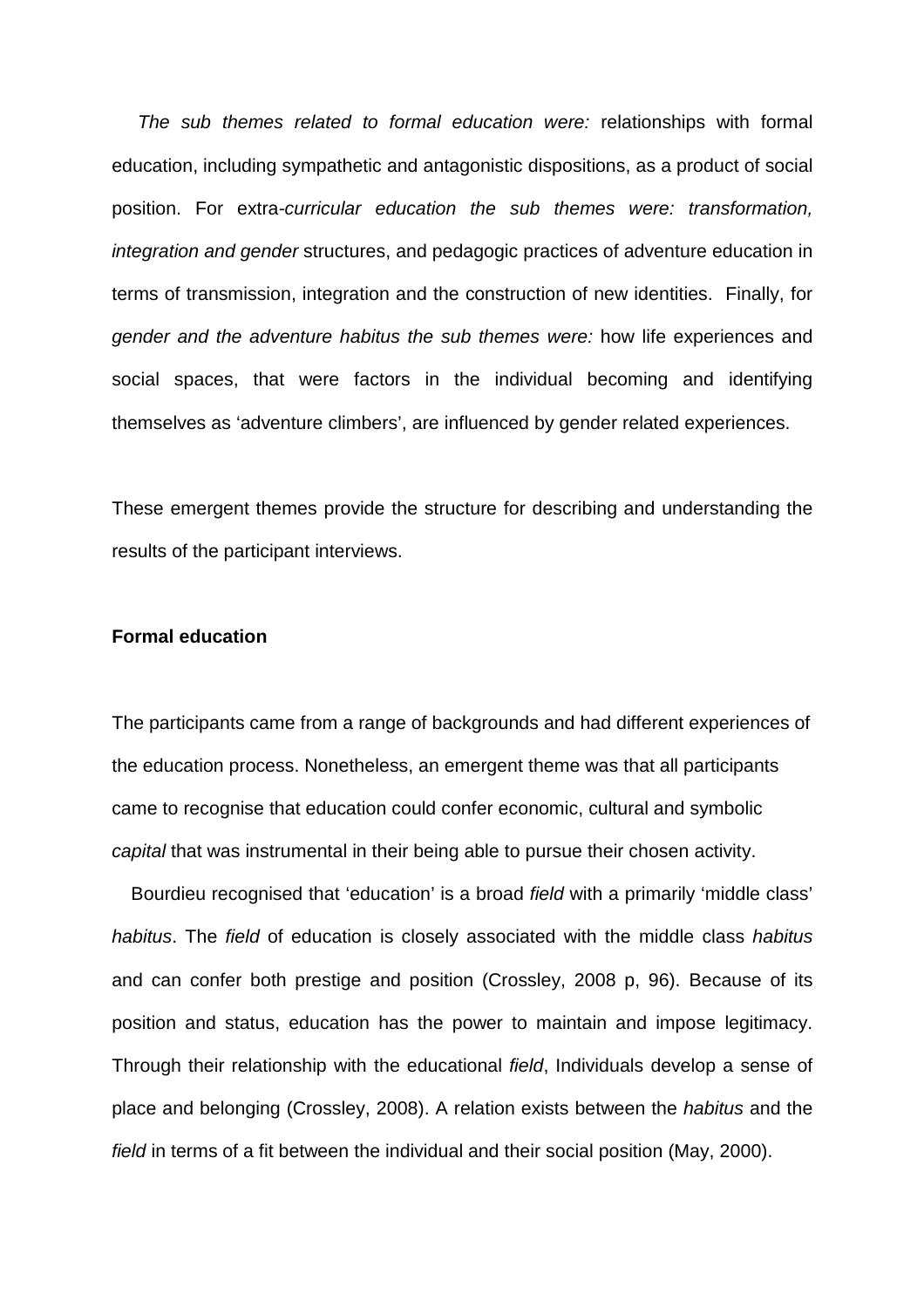According to Bourdieu and Wacquant (1992) there is a two-way interaction between the *habitus* and the *field* which Bourdieu refers to as 'ontological complicity'. When an individual with a particular *habitus* encounters a social *field* of which they and their habitus is a product, they become ontologically complicit, a 'fish in water' (Bourdieu & Wacquant, 1992). Conversely, where there is a lack of complicity between the field and habitus or a' Don Quixote' effect' exists in which practices generated by the habitus are mismatched because they are a product of a different field or objective conditions (Bourdieu, 1986). This is illustrated in different accounts of school experiences and how participants made sense of their position in the school and wider context. Such responses are an indication of relational positioning.

 John makes the comment: 'that going to school in Leith was risky'. Although this was said with a degree of humour there was a clear recognition that getting through school required some negotiation skills: 'not to be seen as too much of a' swot' and to keep in with the lads'. Paul stated that:

I was one of those kids who would hang out with the gangs and hang around street corners and do my own version of activity. This mostly involved running away from the police. I guess there are a few contradictions in that I love playing and watching rugby. It was one of the things that I had success at. There's a bit of me that likes to do this in my own way and I control how I do that, I don't become part of the herd. I've always liked the fact that outdoor activities were about that. Even as a kid I was my own person even when I was in the classroom. The bastards [teachers] wouldn't grind me down. I wouldn't join in when I didn't want to. I'm sure that I was a pain in the arse.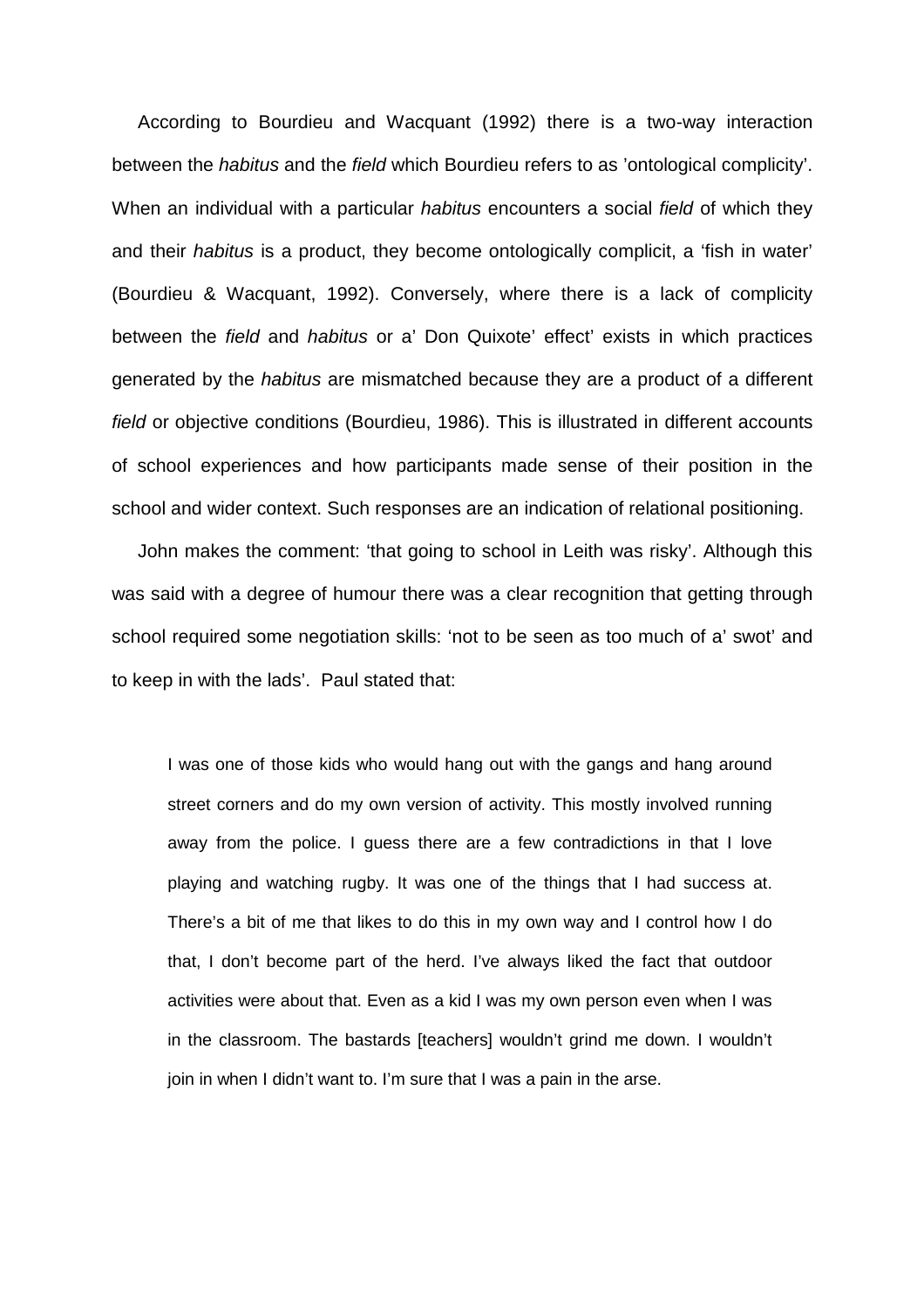Conversely, the female participants expressed a reasonably close association with the values of main stream formal education and viewed themselves as being academic. (Two of the women had completed PhDs and the others had undergraduate degrees). There are no concrete illustrations where they resist or are in opposition to authority, or push the boundaries. There is a sense in which these women tend to conform and use existing structures to access new opportunities.

 For all of the participants, future interests were very much tied up with the education system. This is particularly evident in the relationship between gender and social class and their relationship with employment and paid status (Skeggs, 2004). Professional developments were dependent on gaining academic qualifications. All the participants had acquired advanced academic and or professional qualifications. All but one of the male participants had an undergraduate degree but had advanced professional qualifications, and indicated that they have accumulated high level cultural and symbolic capital.

 Charles and Mark both went to well established and prestigious public schools. They both reported that their experience of school was enjoyable and they both excelled and gained confidence and self-belief. Their relationship between their habitus and social field suggests one that is ontologically complicit. Mark's example illustrates this: "School was forward looking and it had a tradition where academic excellence and sport participation was encouraged".

 Paul's response which is given as a specific illustration can be interpreted as being about negotiating interests and power and engaging in strategies which would increase and accumulate capital. Bourdieu (1977, 1990) uses the analogy of the game to illustrate how fields operate as social systems where agents adopt different strategies in order to gain an advantage over others, but social agents do not enter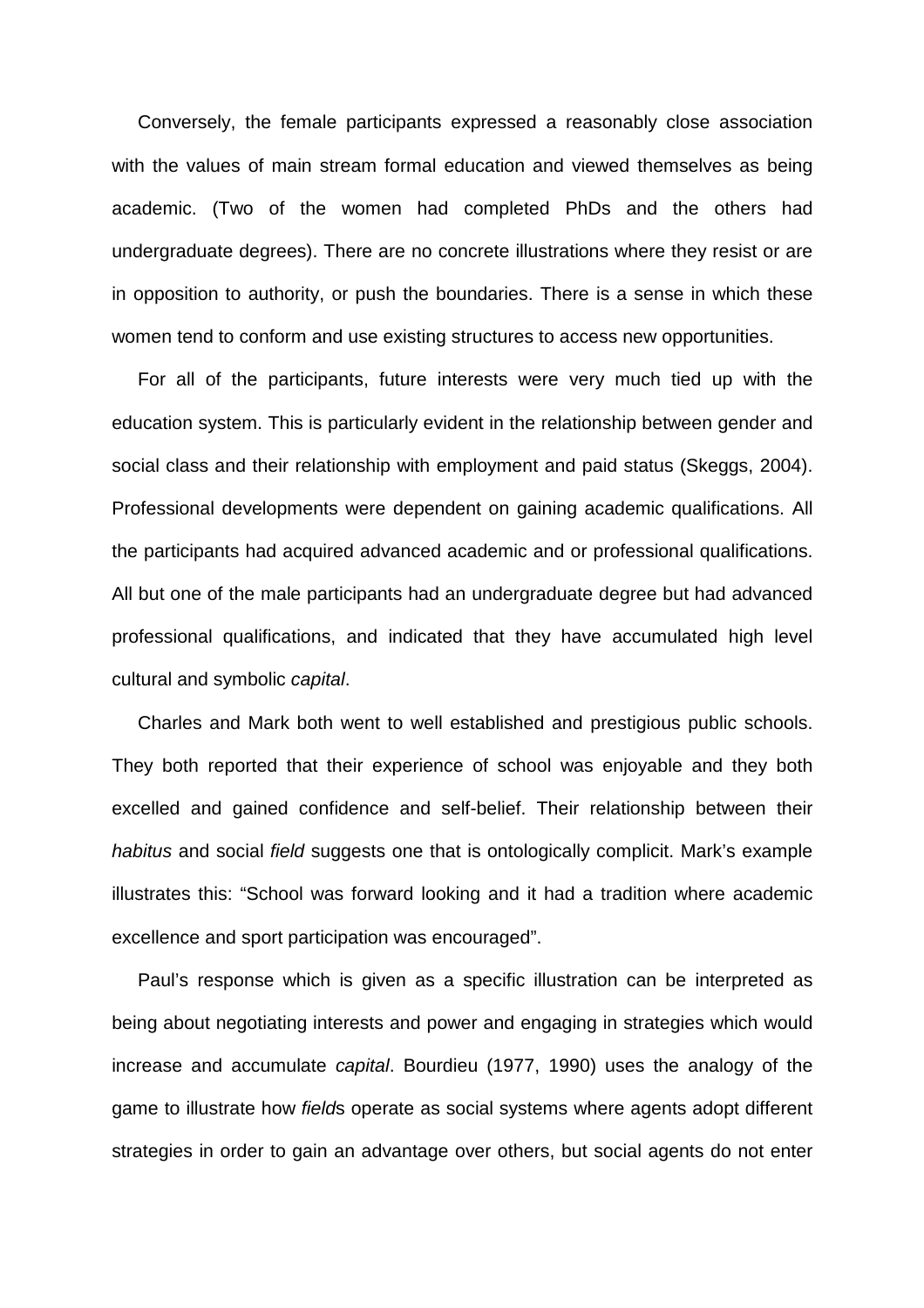these fields with a complete understanding of the rules of the game. Their understandings gained through past experience provide a perspective through which they interpret these rules and they are developed through a process of immersion. So while pushing the boundaries might initially seem to be related to opposition it can be interpreted as learning and expressing key dispositions central to the dominant middle class [masculine] habitus. According to Connell (1995) this natural disposition is central to the construction of masculinity. This is about learning what it is to be masculine and is a form of compliance to the dominant social order.

 Echoing Willis (1977) studies of class and education, Paul recognises how middle class lads get middle class jobs and engage in middle class alternative sports. Paul recognises how his professional work impacts on his life and how he needs to have the money and resources to climb. There is an instrumentality between education and work and between work and his leisure.

Climbing dictates my job. Climbing is something that I do in my free time. I made career decisions and chose jobs in Scotland so that I could climb and I would consider that this is my main and core activity. I'm passionate about it and have participated in it non-stop for nearly 30 years.

#### **Extra-curricular education: Transformation, integration and gender**

Adventure Education is a broad concept that encompasses a range of philosophies related to experiential education, personal growth and development in the outdoor context (Miles & Priest, 1990). However, common themes centre on the belief that there is educational value in terms of personal and inter-personal development in pursuing adventure. Another theme is the belief that wilderness and quasi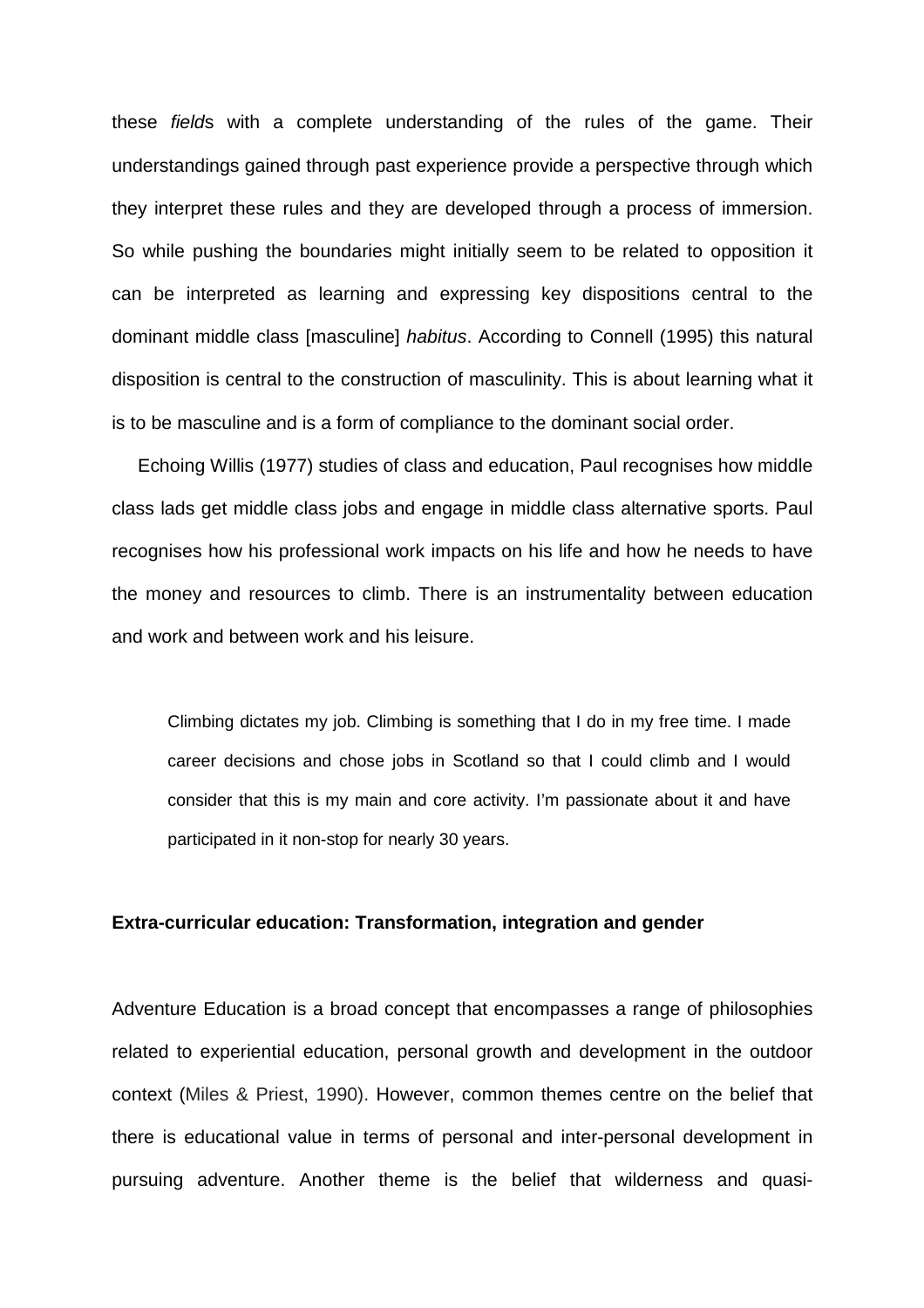wilderness places provide a qualitatively different learning environment to the traditional school classroom. As such, adventure education can be said to represent a set of 'values' and attitudes, as much as the idea of a physical place. In Bourdieuean terms, this type of education is a social place as well as a personal experience which constitutes an 'adventure education habitus'.

 In Scotland, adventure education has been delivered in an extracurricular context away from the school, often as residential programmes. Teaching has been delivered with experiential, student centred approach (Mortlock, 1984). These structures are more horizontally integrated and the boundaries between teachers and pupils become more blurred, fluid and less distinct. An effect of this is to preserve feelings of choice, freedom and flexibility that are often motivational factors for adventure participants (Bisson & Luckner, 1996).

 It is argued that because the structures and practices found within this pedagogy become less visible and are in some case invisible, this masks the power relationships which are more evident in the formal and tightly structured school curriculum. The boarding (i.e. private) school context represents a total institution where students are more deeply immersed in the school context and so the boundaries between traditional and experiential approaches may be less distinct.

The adventure education context transmits the *habitus* of education and adventure effectively through students being immersed in the social context. According to Fletcher (2008) adventure sports and professional class habitus share a number of the same core dispositions which include and are summarised as: selfdiscipline, self-reliance, deferred gratification, asceticism, willingness to face risks and the pursuit of continual progress. It is argued that the *habitus* of the professional middle class cultivates a number of these dispositions. As a consequence of this,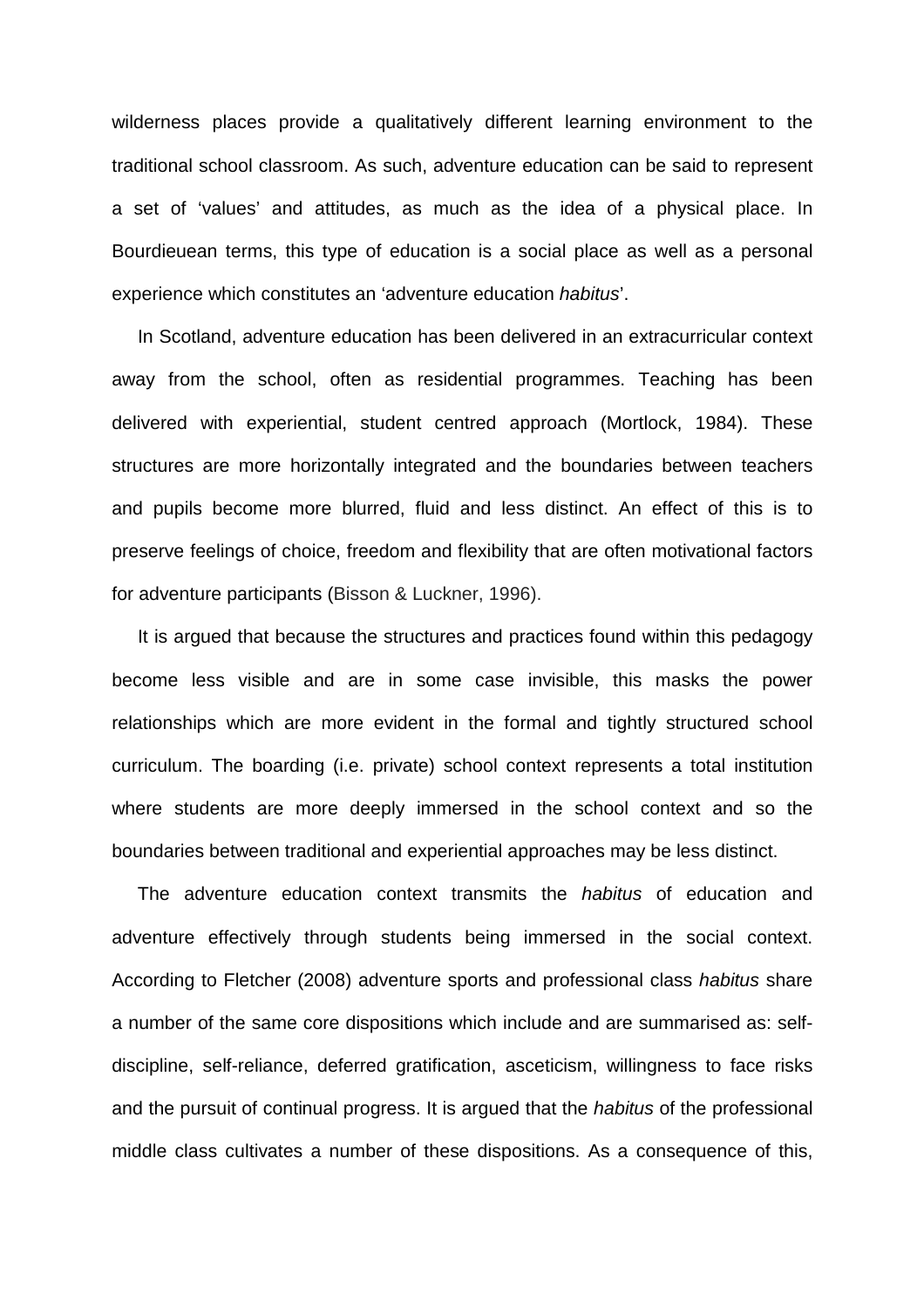adventure climbing is valued by this class position because it is a site for the accumulation and display of capital(s) appropriate for this particular class membership (Fletcher, 2008). Engagement with higher levels of adventure climbing require particular types of skills and are associated with accumulated capital particularly cultural, human and symbolic forms of capital which confers distinction and status (Bourdieu, 1984). Most specifically this relates to the emphasis placed on technical climbing ability ( Brown, 2009) and the alignment with dominant masculine and class dispositions which are seen as representing the natural order (Bourdieu, 2001).

 Therefore, while contexts are viewed as being transformative and provide the opportunity for both males and females across differentiated social positions to develop and construct alternative identities and social capital this may be conditional on conformity to the dominant orthodoxy and power (Bourdieu, 1990; Bourdieu & Wacquant, 1992). As such, adventure education can be seen as alternative but nonetheless complimentary form of socialisation within the wider educational field.

 From the participant's accounts, teachers were influential in providing opportunities and experiences which were significant to the young climbers. These included visits to residential outdoor centres and in some cases trips to the Cairngorms and Alps.

Mark: It had a tradition of going to the Cairngorms and they had been doing this for quite a number of years and it became an established thing. It taught us to look after ourselves – we were not allowed to just head off on our own, it was structured, but it certainly felt quite free. At school I used to go running over the local hills every day. I loved being out there. I felt I real sense of freedom and that was important.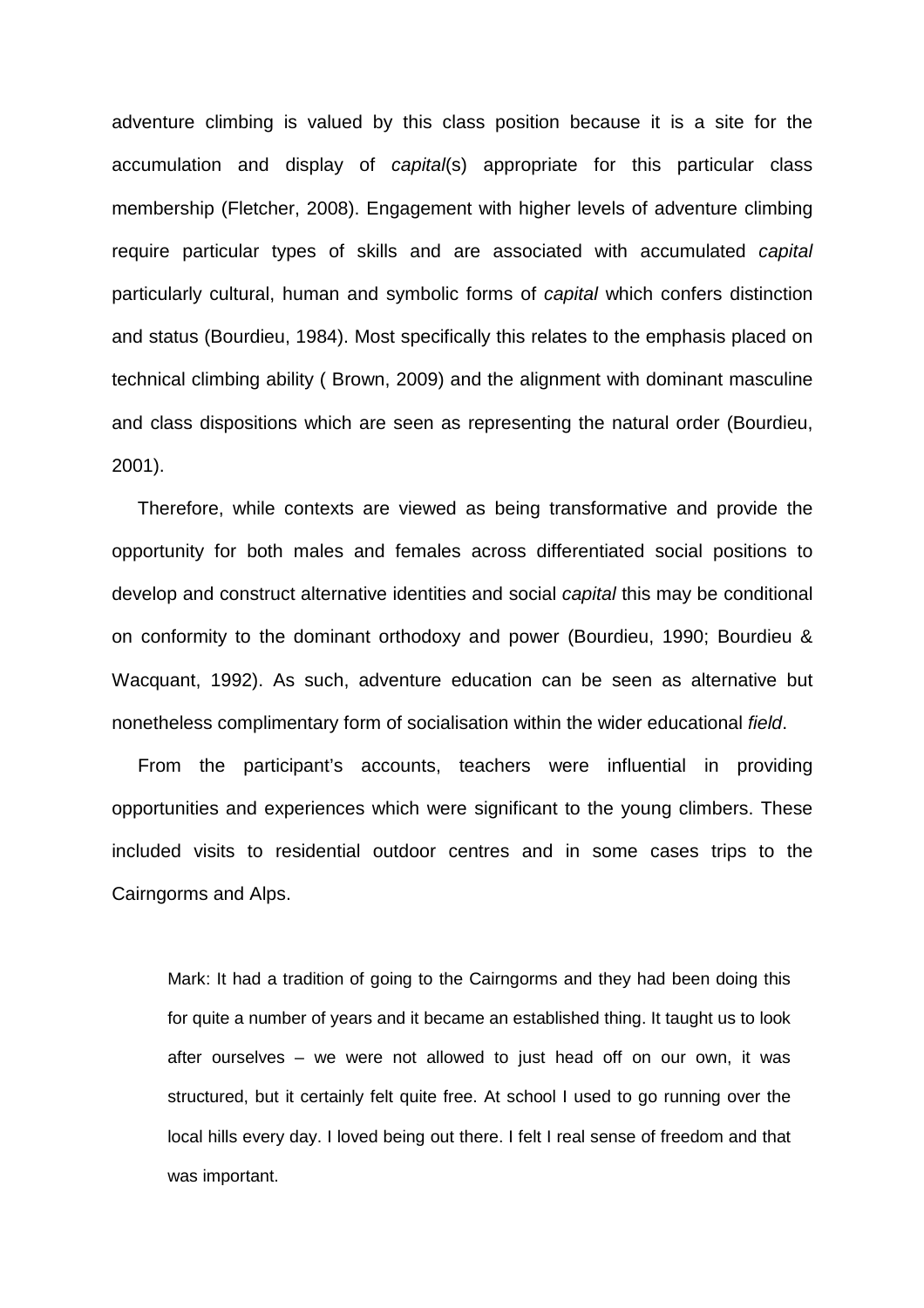There is a sense in which the new context, allowed Paul to express his natural physical prowess as an athlete, but also engage with the educational values in a way that he viewed as 'face saving'. Paul explains that he eventually got involved in a school outdoor activity group where they visited the Lake District. It is evident from his account that this was a powerful and formative experience which contrasted with his usual school experiences of teachers and how they exercised their authority:

We got to the top of Fairfield and we ran to the bottom of the valley. Running and leaping off little crags and boulders all the way. I just remember that being a very powerful and key memory and thinking that it was really great. I didn't think the teachers would just let us go but they just let us go all the way to the bottom, it was fantastic. I remember even as I was doing it, thinking God, you know, I'm a mile ahead, I'll have to be careful cos I don't want to break my ankle and get into trouble but it wasn't something they had mentioned so whether it was incompetence or a calculated risk they sort of thought we'd be responsible I don't know, but it was certainly an odd feeling. I remember being up there and just loving it, it was a beautiful day and I just buzzed all the way home with the fact that I was being allowed to run up the hills. It was like a dream come true at the time. I never thought I'd be able [or allowed] to do that. None of it was planned and suddenly I just realised that you can run in the mountains.

In contrast Martin was reasonably academic and enjoyed science and biology but states that he viewed himself as being: 'utterly crap at conventional sports' and a similar view was expressed by James who also saw himself as being academically able but hated conventional school sports such as Rugby and football.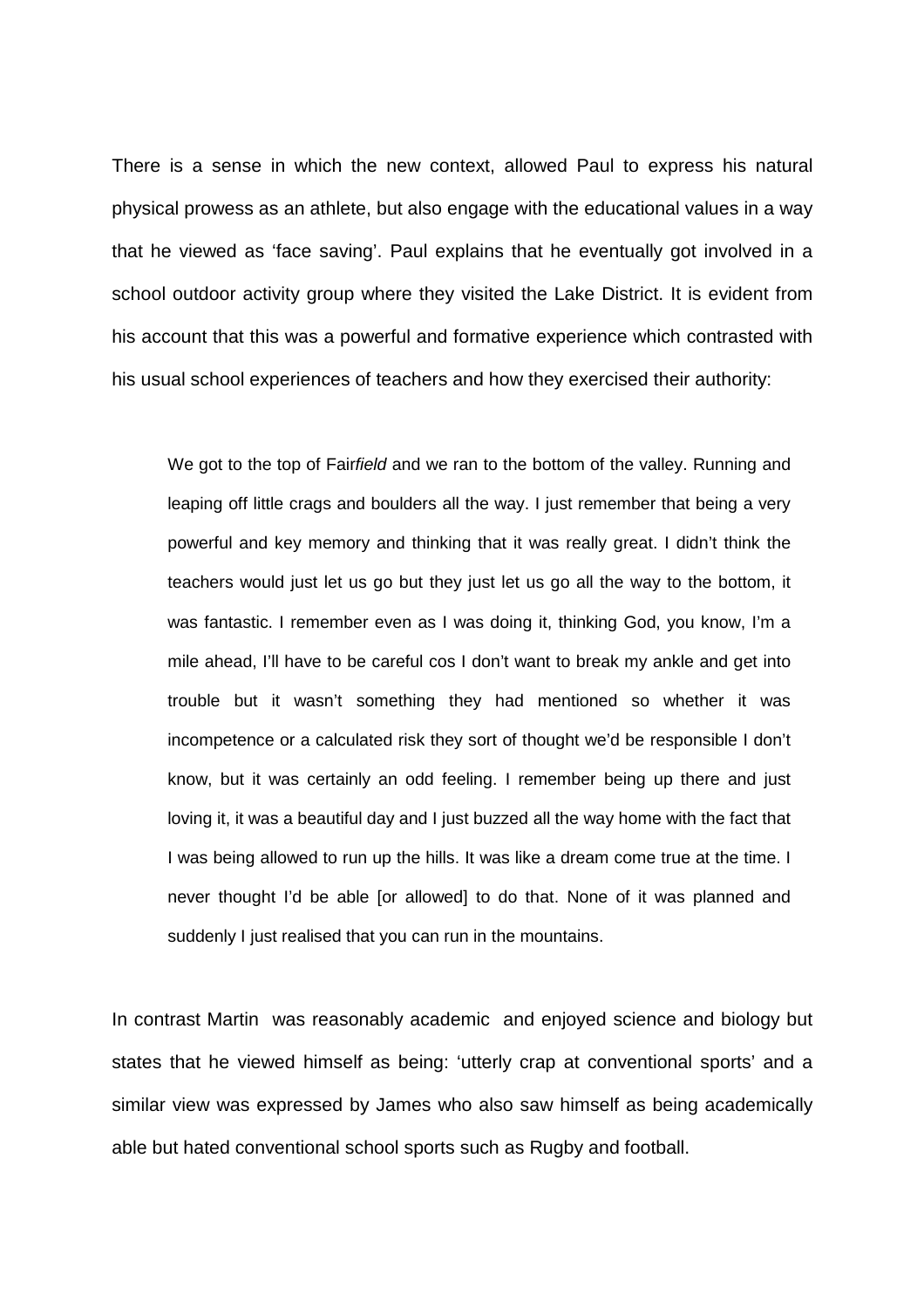This perspective of himself was constructed through direct social comparison with other boys:

When I started nobody knew anything about climbing. It was definitely not part of mainstream sport. I was utterly crap at conventional team sports such as Rugby and Football. I became attracted to it because it was something that I was good at. I liked the fact that it was a marginal minority sport that was out of the ordinary and only a relatively small number of people took part in it. I don't like normal mainstream sports – I like sports that are a bit on the edge and not an established conventional part of mainstream society. I don't like authority – being told what to do and my life being prescribed by other people, rules and regulations".

A similar view was expressed by James:

I hated sport at school; I absolutely hated it and think there were reasons why I hated it. The main thing was that I wasn't very confident and was probably fairly low in the social pecking order. I wasn't particularly interested in football. As far as rugby was concerned I was a third of the size of most people. They were all bigger than me. I didn't like rugby very much and nothing else appealed. The other aspect that I found negative was that it was forced on you.

For all of the women climbers, formative adventure activities altered the normal gender role, expectations and gender dynamics. The integrated structures provided an opportunity to access new social fields where these dynamics had been suspended and stated that they felt that there was a greater level of equality. They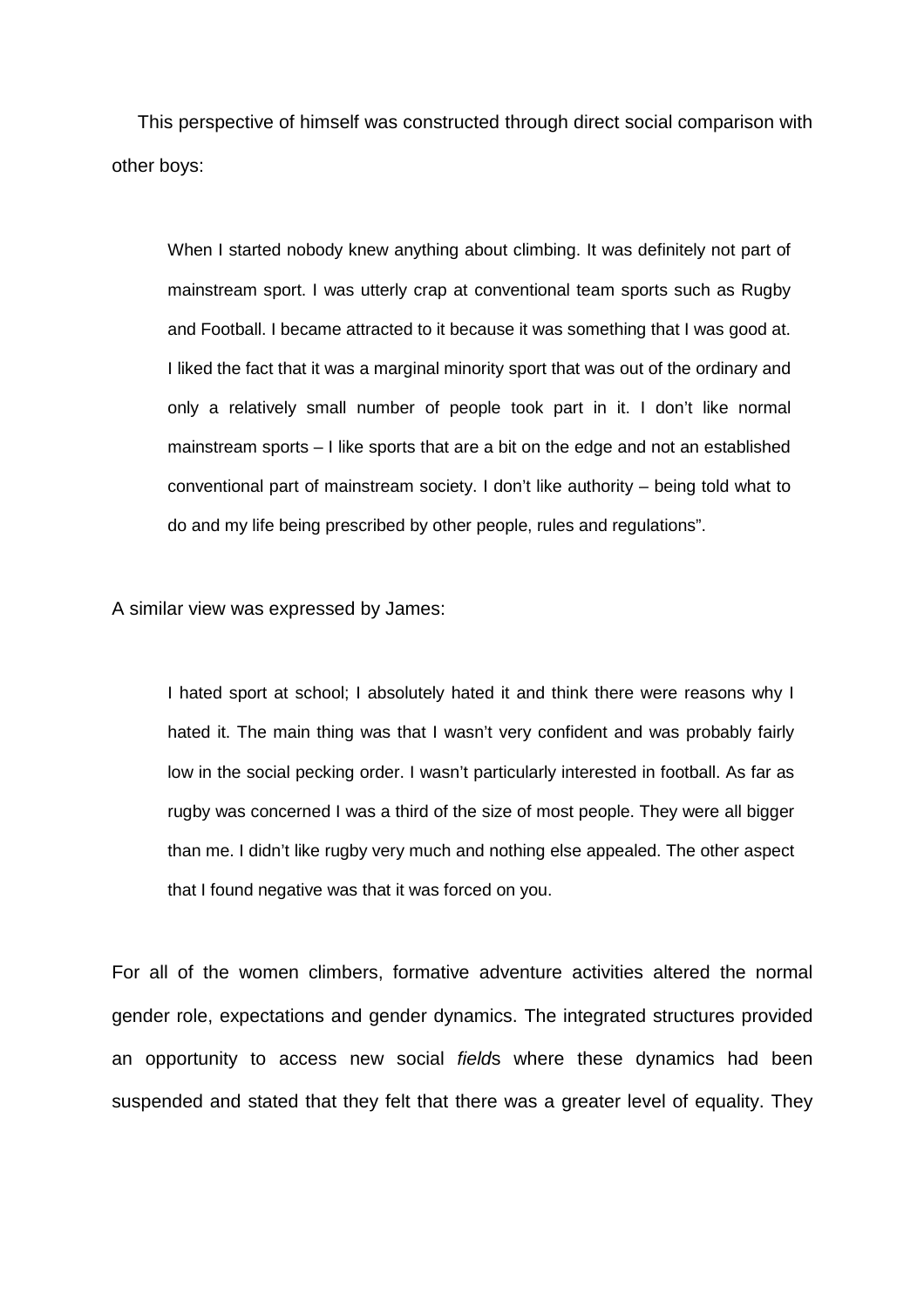also recognised that in this context they could transcend, rather than challenge, the established gender norms. For example, in Paula's case illustration:

We went on a few trips which were probably quite brave of my mum because she was letting her teenage daughter go away with all of these lads. Whilst at school I remember climbing in North Wales. It was pouring with rain but I absolutely loved it. We climbed this really easy route but it was interesting. It was about being outside, although we did spend a great deal of time in the café. I now realise that's what you tend to do on climbing trips. I wanted to do more mountain type of climbing and walking activities and was given the opportunity to go to Greenland and the Alps.

For many of these women, school channelled them towards traditional sports such as hockey and netball, which reinforced their difference and status in relation to their male counterparts. Climbing was a new and empowering experience and could be interpreted as being transformative particularly for those who had felt a degree of mismatch between their *habitus* and the school *field* either or through a sport or academic context.

## **Gender and the adventure habitus**

For Bourdieu early experiences are particularly significant in that they form enduring templates which the individual carries into other social domains and experiences (Bourdieu, 2001; Skeggs, 2004). In term of the learning process, Lying (2005) argues that early experiences are essentially about learning and development through trial and error and confronting the potential consequences.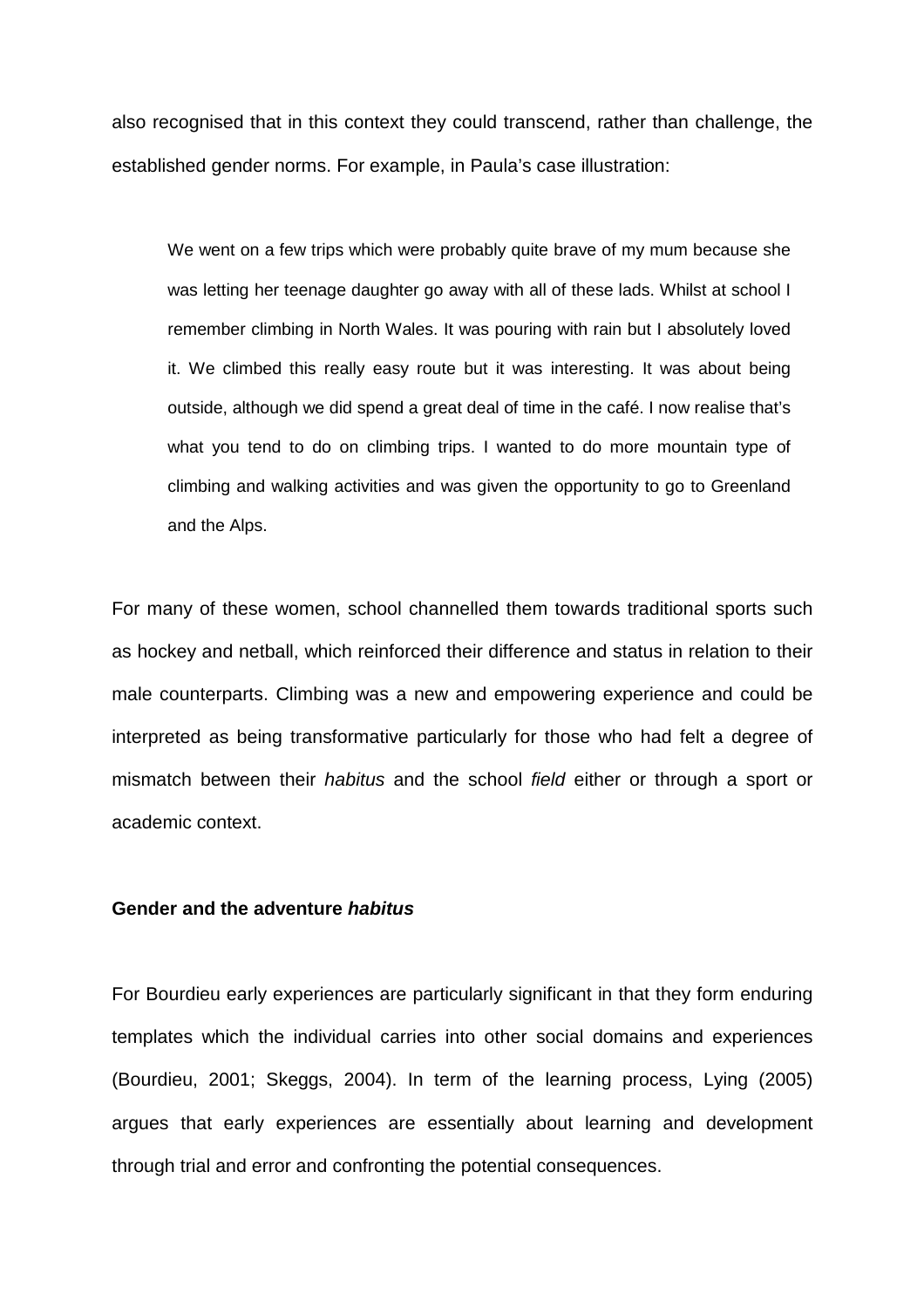From the participant's accounts differences between males and female formative experiences were identified that relate to apparent pre-dispositions to seek out new experiences and sensations; what Zukerman and Kuhlman (2000) and Breivik (1999) refer to as approach behaviours. Such differences between males and females have been explained as reflecting a natural, genetic and biologically based predisposition (Zukerman & Kuhlman, 2000). However, these differences can be explained as reflecting a gendered opportunity structure and differences in socialisation rather than a natural or biological disposition.

 According to Bourdieu (2001) those who see gender as being biologically situated ignore the importance of historical power and social construction. In society, the biological view allows gender differences to becomes normalised and naturalised. This is what Bourdieu refers to as 'Doxia', a way of legitimatizing existent power relations through the *habitus* in the form of day to day practices and interactions (Krais 2006).

 From the accounts of male participants, the formative habitus seemed to emphasise taking control, challenging, pushing the boundaries and engaging in risk in situations which are not under supervision or surveillance. This indicates a relatively high degree of autonomy and agency and corresponds with the dominant male habitus, Bourdieu's (2001) Libido Dominandi, that is about taking and being in control (Brown, 2006).

 For the women climbers interviewed they seem to follow more established traditional opportunity structures related to their own perceived gender. These opportunities are made available to them either through the family, school or organised extracurricular activities. In this case, the formative habitus seems to include ideas of constraint, surveillance and external appropriation to how they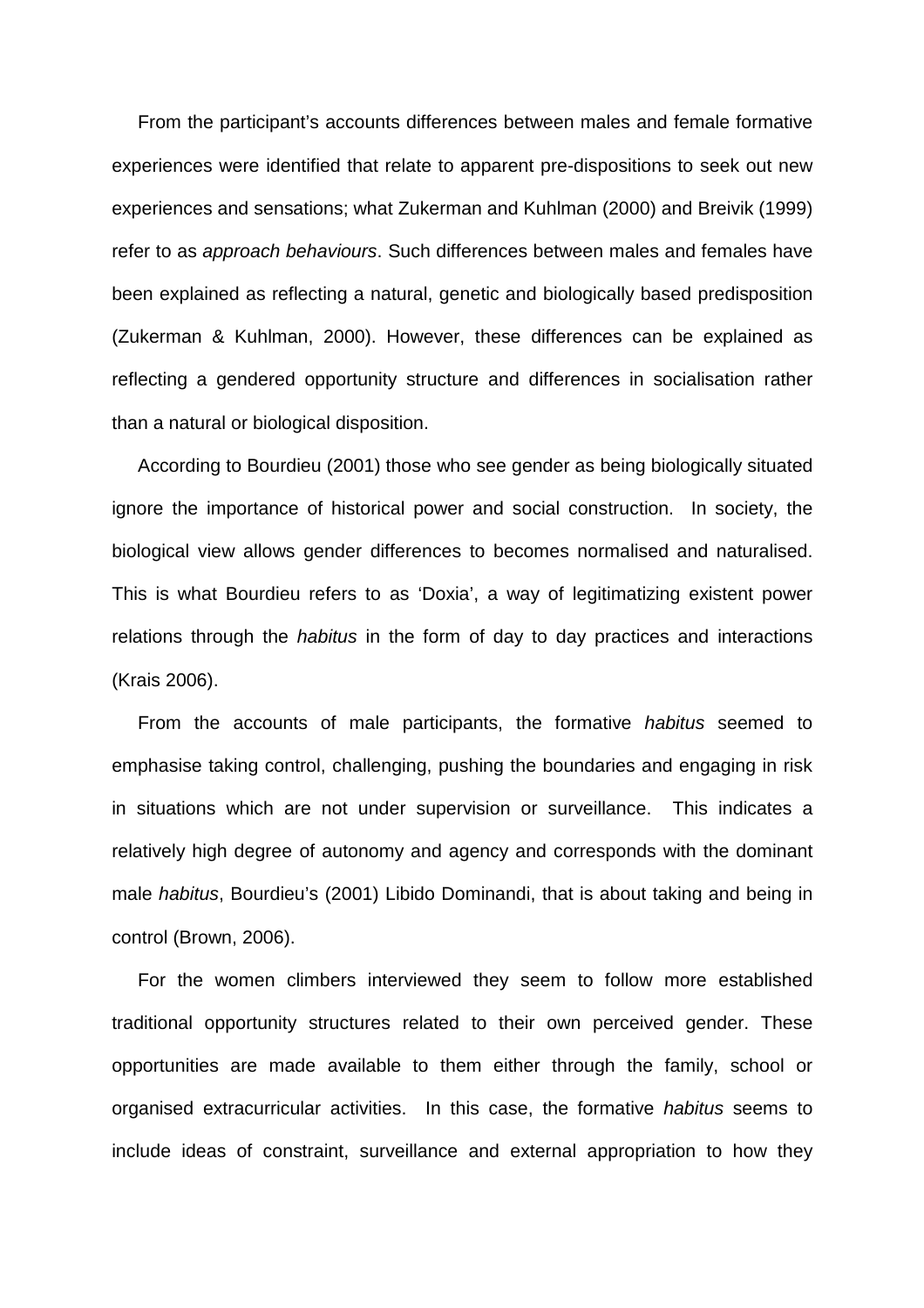engaged with these experiences, and this corresponds to a broader female habitus, Amour Fati (Bourdieu, 2001), that is about accepting ones destiny.

From the participant interviews these two positions are illustrated:

John makes reference to the freedom he saw that his parents allowed him to have, although this was more about a lack of formal boundaries and structures. John takes advantage of the opportunities to explore environments which were understood to be limbic and forbidden and these sentiments and values are translated into individual expressions of those structures and relationships:

I was given a reasonable amount of freedom, probably a bit more than my folks [parents] realised. In Leith there were inner-city landscapes where they were clearing slums. From a kids point of view these were potential adventure playgrounds. Although they were in the city you had quite country areas. Water and all the places that we were not supposed to go, and if we had been caught we would have got a real skelping. We did it and that was the exciting bit. I think that was the risk, you were going somewhere where you were not allowed to go to [ forbidden limbic space] and you were keeping it all hidden, but you didn't want to fall in and get wet or come home covered in dust. You become pretty good at hiding your tracks.

There are examples which relate to a broader understanding of the approach behaviour and general sensation seeking. For example, engaging in radical politics and subcultural youth cultures: John's remarks illustrate this: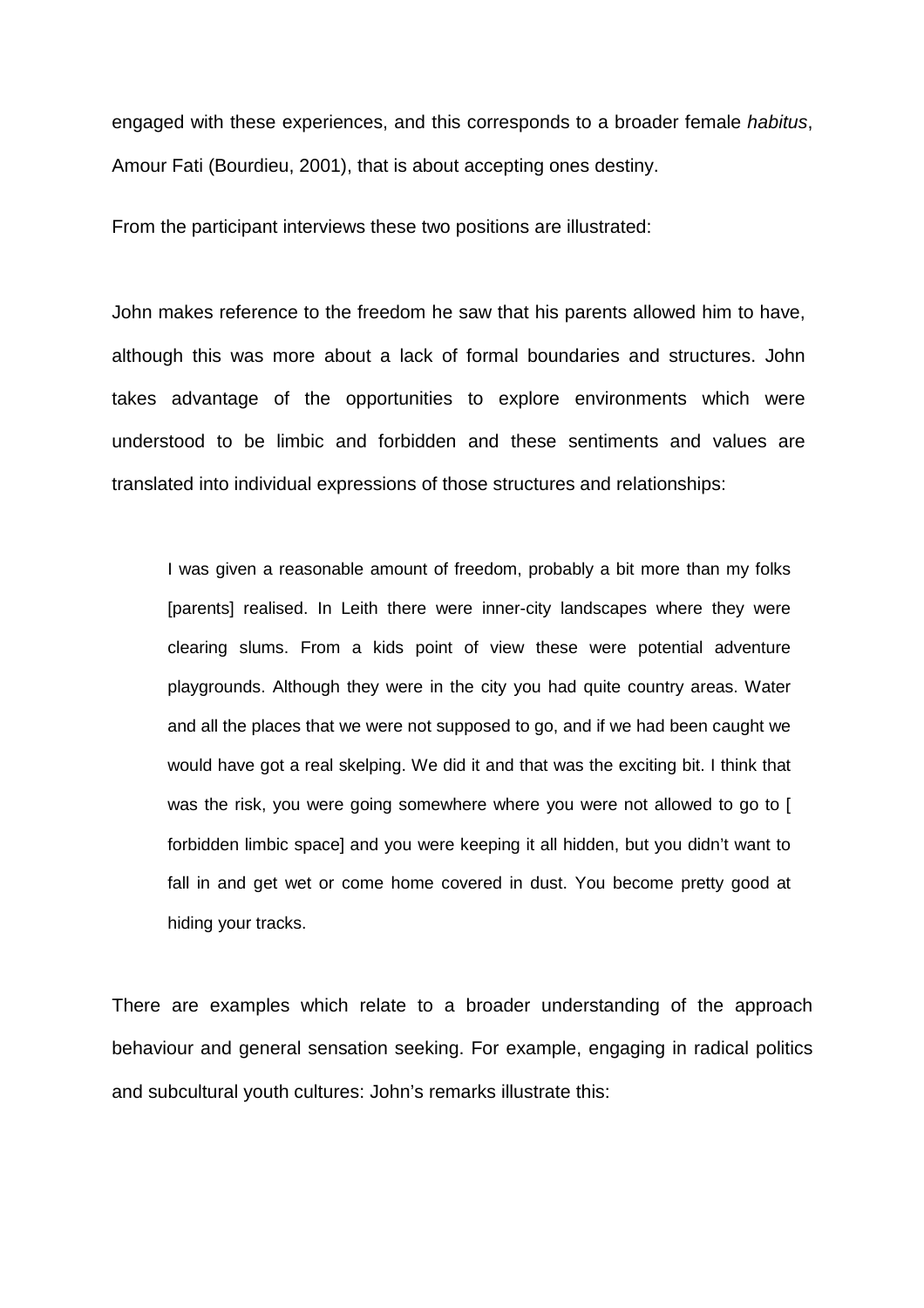I used to be involved with a punk band through my teens at a time when I was getting involved with hillwalking. I eventually got pissed off with the whole punk scene. Climbing offered me a chance to do something different and explore myself. It was a chance to go off with two fingers to things. It was about getting a buzz from a reasonable anarchic lifestyle. I enjoyed the freedom.

 These formative experiences are essentially about learning and development through trial and error and confronting the potential consequences (Lyng, 2005). Some male accounts present the activity(s) as potentially dangerous and emphasise an apparent lack of skill, knowledge and appropriate equipment. For both males and females acquiring skills and knowledge is presented as a process which involves a form of apprenticeship characterised by episodes of experiences in different contexts with peers and more experienced role models. Role models are evaluated in terms of their qualities and provide examples of excellence and an insight into what they might become.

Paula illustrates this:

My friend and I were both about 17 and my sister was 16. We were doing our DOE (Duke of Edinburgh Award) award. It was not as structured as it is today. When we did it you had to organise it yourself and we were quite interested in rock climbing. We didn't know anybody who went rock climbing, but my mum knows a colleague whose partner climbed. He used to meet us at the local sport centre climbing wall.

These women reported that *capital* and status as a climber was gained through association with better male climbers. As such they become carriers of capital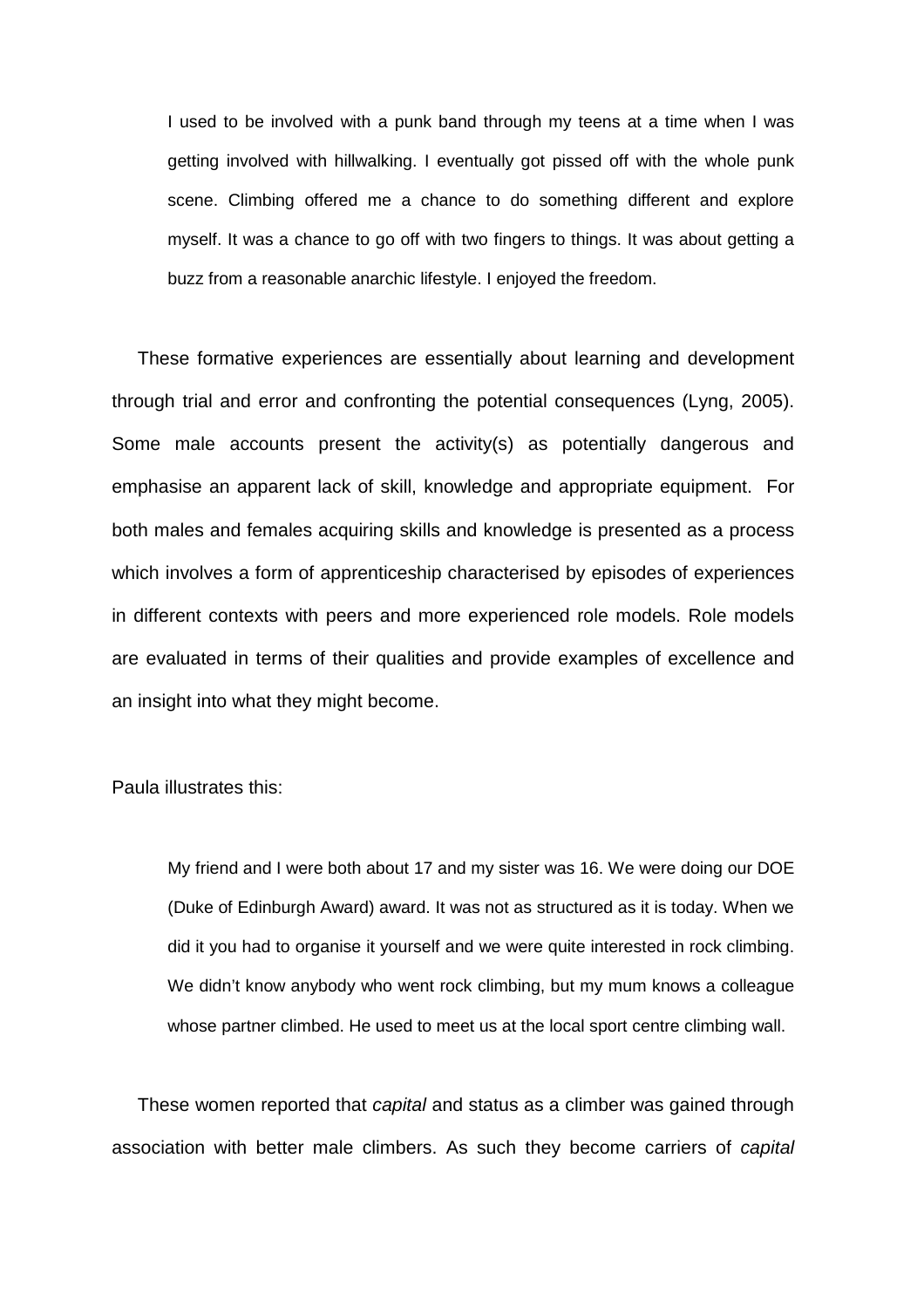(Bourdieu, 1986) which enables them to accumulate status and capital as climbers. Association with male climbers has facilitated their access to opportunities that enable them to develop as climbers. Paula reported that she was introduced to climbing through her boyfriend who took her climbing and introduced her to a network of climbers. Paula: "I felt that I had to prove myself to men in terms of my skill, competence, mental toughness, strength and physical endurance in order to be accepted as an equal". Hazel also stated that she became involved in climbing after leaving university by a colleague who introduced her to a climbing club in Sheffield. She stated that this was a positive experience:

"I found the club to be inclusive and encouraged me to climb with more experienced climbers who were usually male and better climbers. Early on in my climbing career I got in with people who were operating at a very high level and they gave me a good idea about what was possible. They were inspirational and encouraging rather that competitive".

Hazel acknowledged that climbing with men had helped her to develop as a climber she felt that this also impacted on her autonomy. "When I climb with better male climbers I tend to defer to them when making climbing decisions and will allow them to climb the more interesting and technically demanding pitches". For Hazel this reflected a broader attitude towards women climbers that they are expected to climb lower grade routes than male climbers especially when two women climb together. Women reported that climbing with other women is a fundamentally different experience than climbing with male climbers (West & Allin, 2010) and that they will take more responsibility for making decisions and lead more technically demanding routes. Women state that they feel more empowered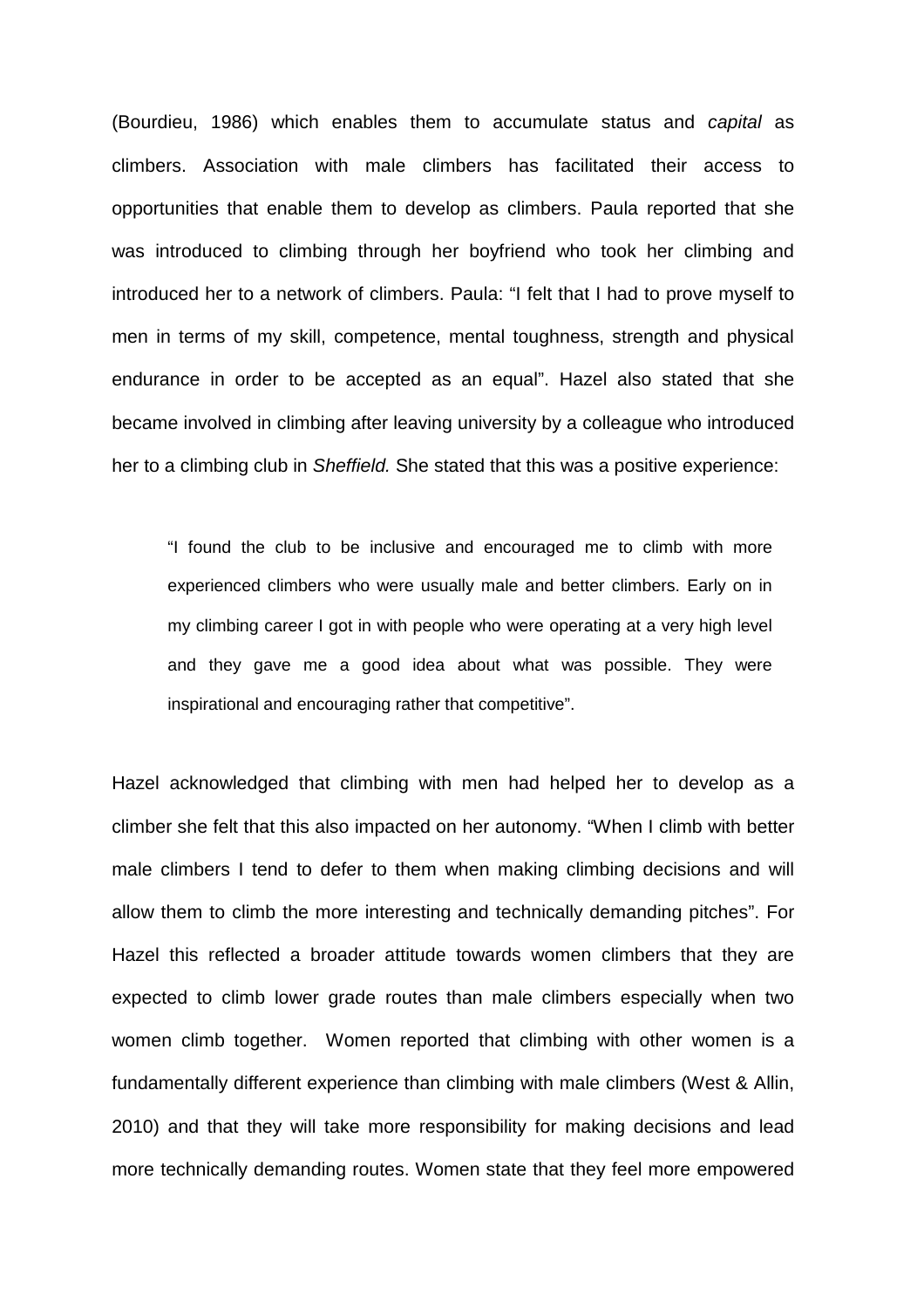and become more assertive and that the experience is fundamentally different and based on different dynamics. Paula stated: "when I climb with other women the experience is very different, there is a more equal and empathetic relationship and we are more likely to withdraw from climbs it we feel that the conditions are not favourable".

### **Conclusion**

Personal experiences of adventure are strongly influenced by wider social spaces and the disposition contained in the field and the habitus of these spaces. Feelings towards adventure and how it influences personal identities are grounded in social spaces that reflect dispositions that are primarily middle class and institutionally located in education and adventure education. This may affect how easy or otherwise it is for individuals from differing background to access the various forms of capital necessary in order to participate in adventurous activities.

 This paper provides an insight into the formative influences on both males and females in adventure climbing and how these have impacted on the adventure climbing habitus. For the men interviewed there seems to be a sense in which their status is subject to validation against dominant hegemonic criteria that is central to mainstream sport culture. Their engagement with adventure sports such as adventure climbing emphasises the importance of control, mental ability, skill and technical ability over physicality and strength. This reinforces the centrality of the politics of the body (Krais, 2006) across sport more generally and places adventure climbing at the edge of mainstream sports.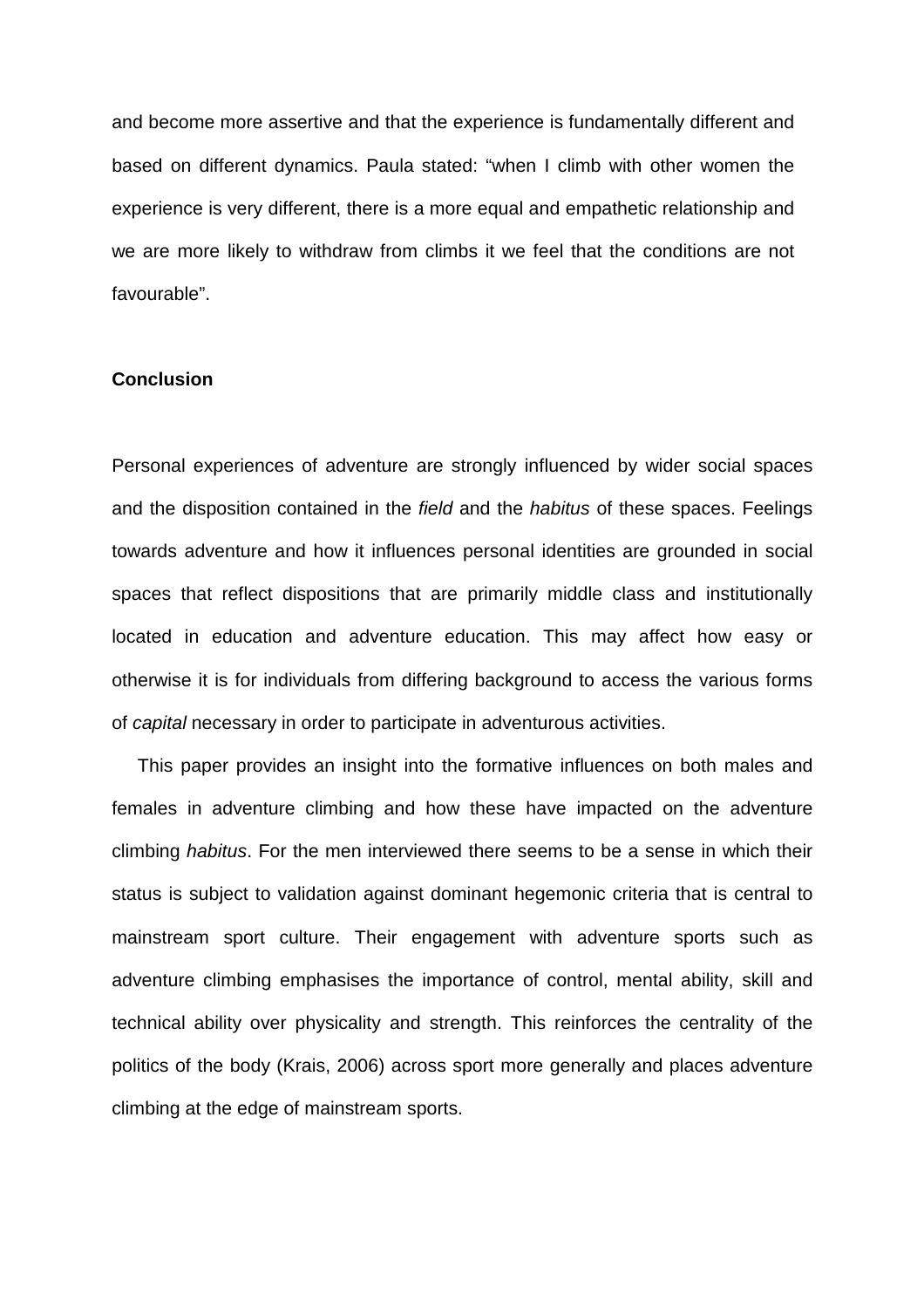For both males and females engagement with adventure climbing has implications for their status and position. Adventure climbing provides the opportunity for participants to demonstrate their middle class credentials and capital (Fletcher, 2008).

 However, gender variation also permeates the activity. While women may access and move across these new emerging fields, construct new insights and identities (McNay, 1999; McLeod, 2005), and have been able to challenge some of the established expectations, climbing still tends to be male dominated. This reflects the fact that their gender identities still remain limited and determined largely through and by male validation (Thorpe, 2005).

The contemporary climbing *field* as illustrated by Thorpe (2005) [in snowboarding] is still a contradictory social context of both ongoing sexism mixed but with greater and expanding opportunities for women.

 Traditionally, wilderness environments are seen as creating 'character', and other dispositions (Mortlock, 1984). The insight provided by this study suggests that much adventure education philosophy may be more properly understood as reflections of the current middle class habitus.

# **References**

Beedie, P. (2008). Legislators and interpreters: An examination of changes in philosophical interpretations of being a mountaineer. In M. McNamee M (Ed.), Philosophy, risk and adventure sports. London: Routledge.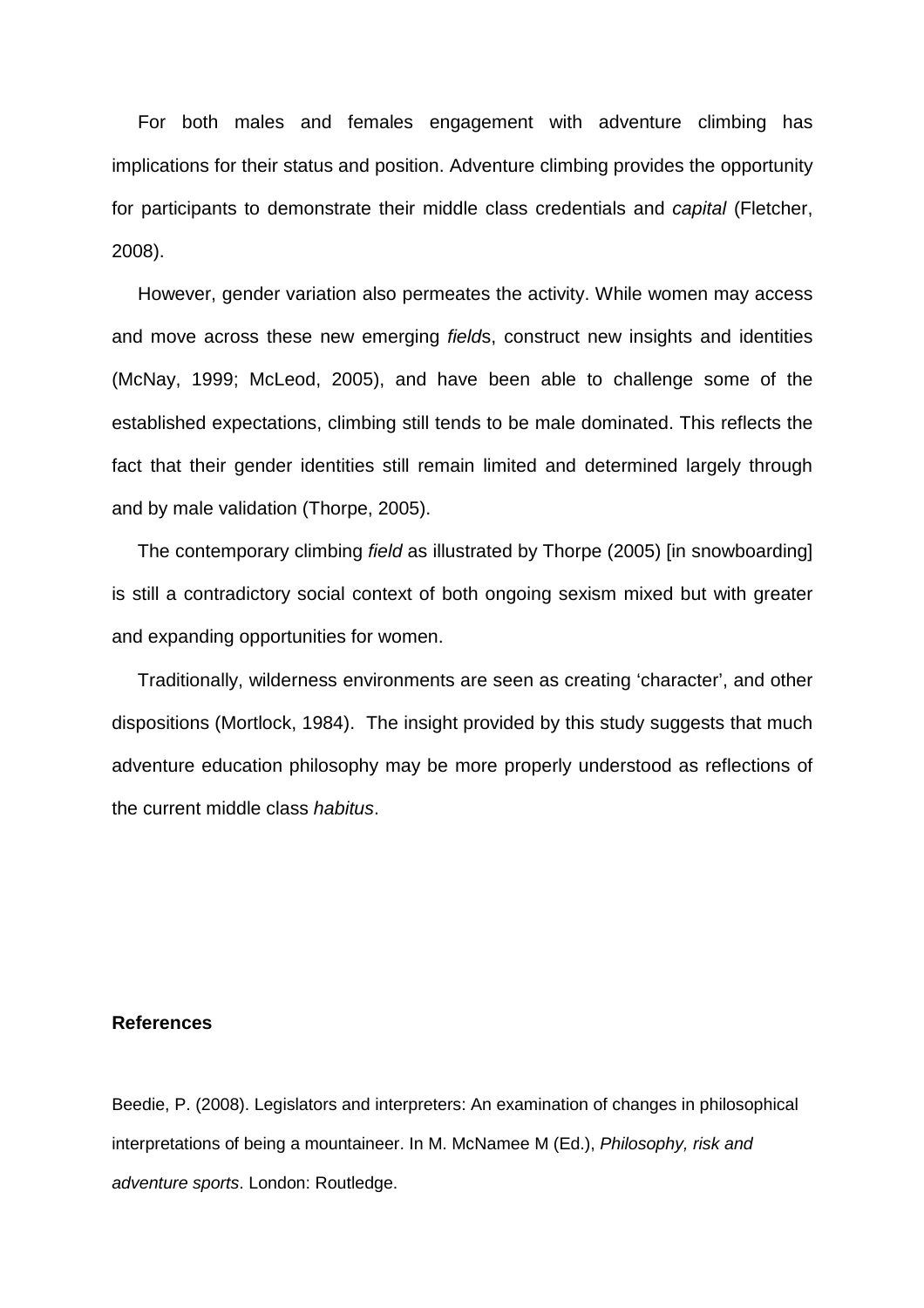Bisson, C., & Luckner, J. (1996). Fun in Learning: The Pedagogical Role of Fun in Adventure Education. Perspectives. Journal of Experiential Education, 19(2), 108.

Bourdieu, P. (1977). Outline of a Theory of Practice. Cambridge: Cambridge University Press.

Bourdieu, P. (1984). Distinction: A social critique of the judgement of taste, London: Routledge.

Bourdieu, P. (1986). The forms of capital. In J. G. Richardson (Ed.), Handbook of theory and research sociology of education (pp.241-258). New York: Greenwood Press.

Bourdieu, P. (1990). Logic of Practice, Oxford: Polity Press.

Bourdieu, P. (2001). Masculine domination. Stanford, CA: Stanford University Press.

Bourdieu, P., & Wacquant, L. (1992). An invitation to reflexive sociology. Oxford, UK: Polity Press.

Breivik, G. (1999). Sensation seeking in sport, Oslo: Norges idrettshogskole.

Breivik, G. (2008). The Quest for Excitement and the Safe Society, in. Philosophy, Risk and Adventure Sports, edited by M. McNamee, 10-24. New York: Routledge.

Breivik, G. (2010). Trends in adventure sports in a post-modern society. Sport in Society, 13, 260-273.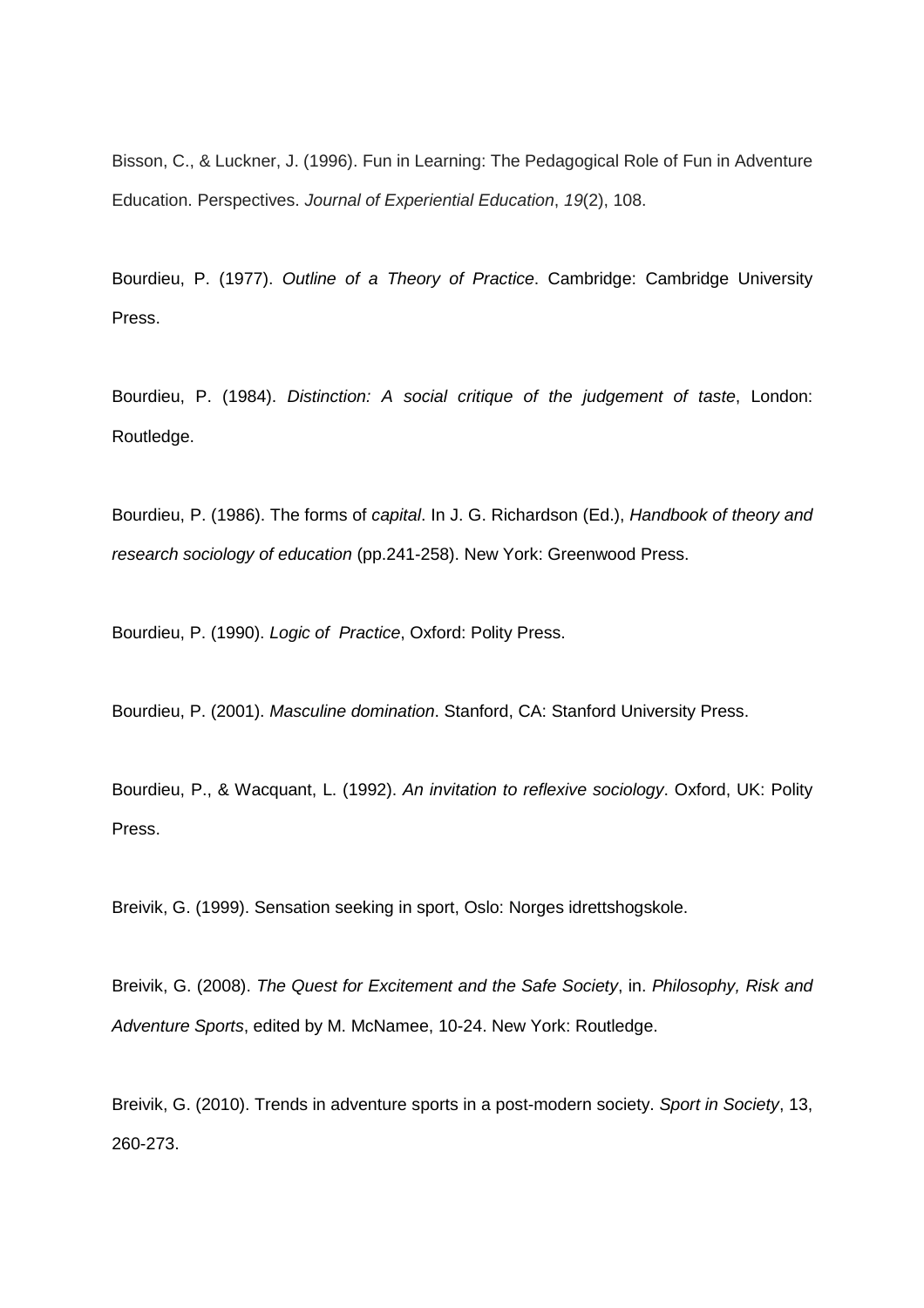Brown, D. (2006). Pierre Bourdieu's "Masculine Domination" Thesis and the gendered body in sport and physical culture. Sociology of Sport Journal, Human Kinetics, Inc. 23, 162-188.

Brown, D. (2009). The Big Drum: The mutability of a sporting habitus: Mountaineering in Scotland as a case study. International Review for the Sociology of Sport. 44, 315-330.

Connell, R. W. (1995). Masculinities. London: Polity Press.

Crist, J. D., & Tanner, C. A. (2003). Interpretation/analysis methods in hermeneutic interpretive phenomenology. Nursing research, 52(3), 202-205.

Crossley, N. (2008). Social Class, In Grenfell. M (Ed.), Pierre Bourdieu key concepts (pp.87- 99) Acumen, Durham.

Dowling Naess, F. J. (1996). Life events and curriculum change: the life history of a Norwegian physical educator. European Physical Education Review, 2, 41–53. doi:10.1177/1356336X9600200105

Fletcher, R. (2008). Living on the edge: The appeal of risk sports for the professional middle class. Sociology of Sport Journal. 25, 310-330.

Glaser, B., & Strauss, A. L. (1967). The discovery of grounded theory: Strategies for qualitative research. Chicago, IL: Aldine.

Hammersley, M., & Atkinson, P. (1983). Ethnography: Principles in Practice. London: Tavistock.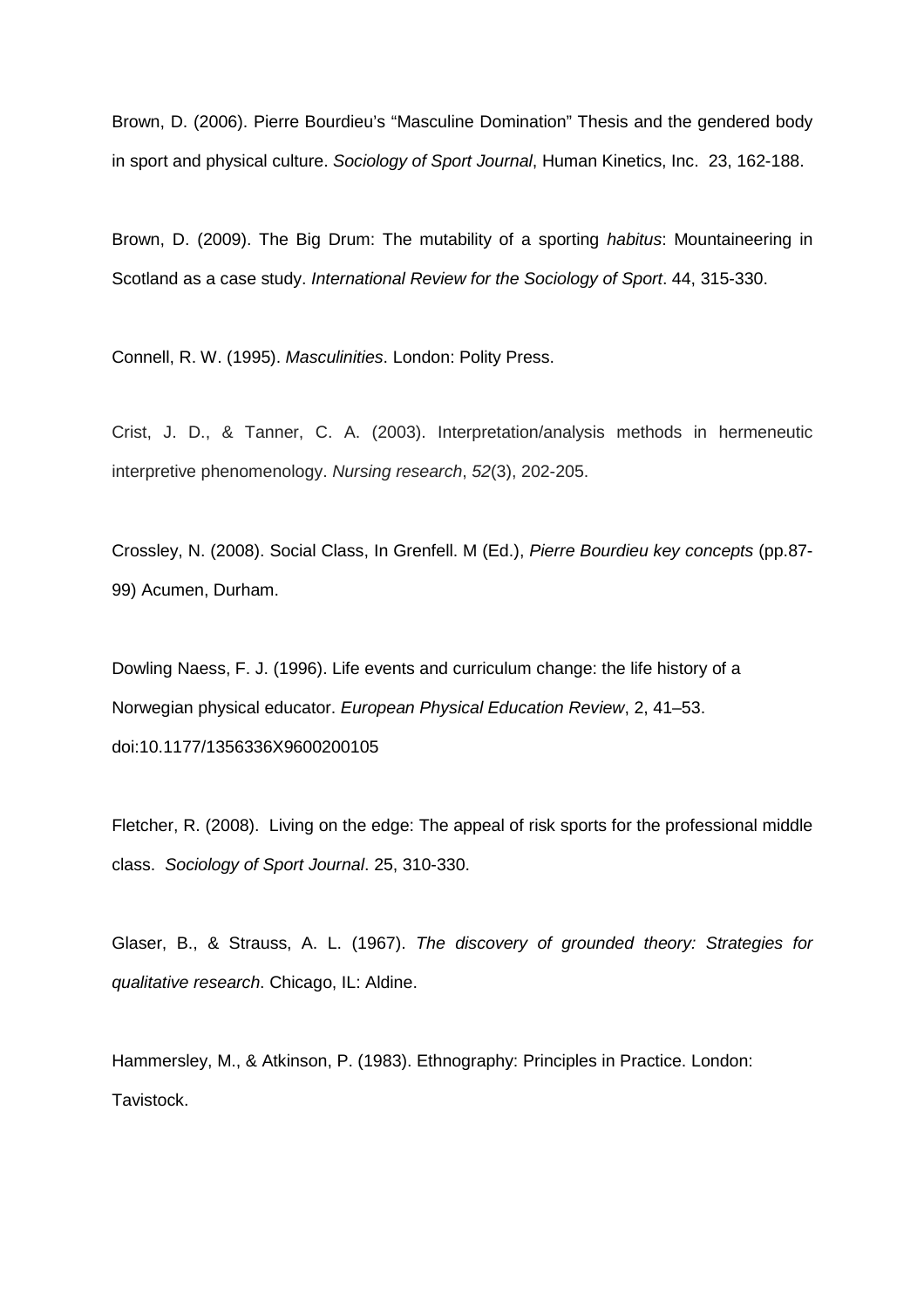Holland-Smith, D., & S, Olivier. (2013).' You don't understand us!' An inside perspective on adventure climbing. Sport in Society. 16, (9), 1091-1104. doi.org/10.1080/17430437.2013.790889

Howitt, K. (2004).'The Code of Practice for Scottish Sport Climbing', The Scottish Mountaineer, 25(18).

Humberstone, B. (2011). Embodiment and social and environnemental action in naturebased sport : spiritual spaces, Leisure Studies, 30(4), pp4954-512. doi 10.1080/02614367.2011.602421.

Jones, R.L., Armour, K.M., & Potrac, P. (2003). Constructing expert knowledge: A case study of a top-level professional soccer coach. Sport Education and Society, 8, 213–229. doi:10.1080/13573320309254.

Kenway, J. A., & McLeod, J. (2004). Bourdieu's reflexive sociology and " spaces of points of view": Whose reflexivity, which perspective? British Journal of Sociology of Education, 25(4), 525-544.

Krais, B. (2006). Gender, Sociological Theory and Bourdieu's Sociology of Practice. Theory, Culture and Society. 23(6),119-134.

Llewellyn, D.J., Sanchez, X., Asghar, A., & Jones, G. (2008). Self-efficacy, risk taking and performance in rock climbing. Personality and Individual Differences, 45, 75–81. doi:10.1016/j.paid.2008.03.001

Lyng, S. (2005). 'Edgework and the risk-taking experience'. In Edgework: The sociology of risk-taking, (ed.). S. Lyng, 3–17. New York: Routledge.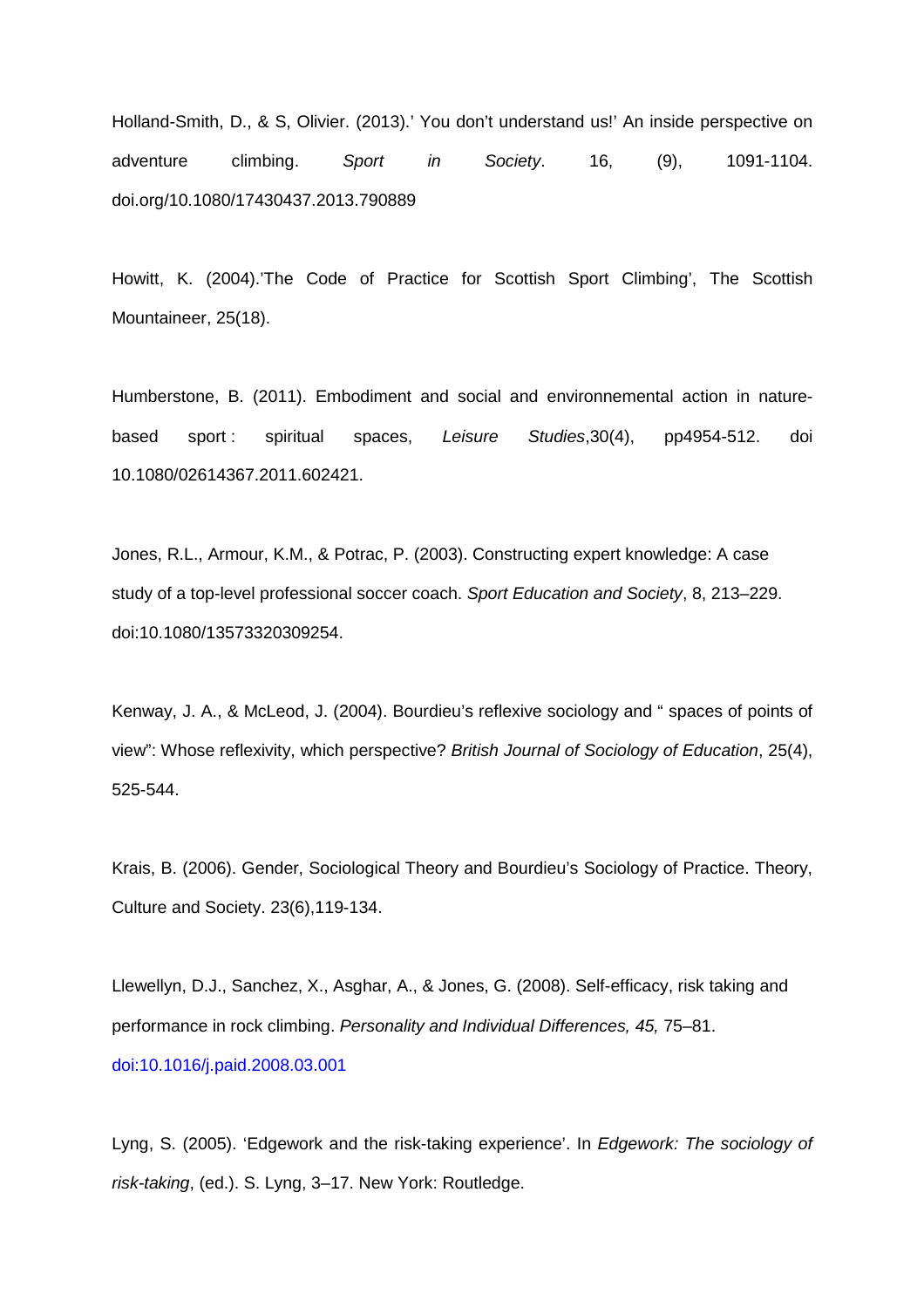May, T. (2000). A Future for Critique?: Positioning, Belonging and Reflexivity, European Journal of Social Theory, 3 (2)175-137. Doi:10.11777/132684310022224741.

McLeod, J. (2005) Feminist re-reading Bourdieu: Old debates and new questions about gender habitus and gender change, Theory and Research in Education 3(11),11-30. Doi: 10.1177/1477878505049832.

McNamee, M. (2008). Philosophy, Risk and Adventure Sports. London: Routledge.

McNay, L. (1999) Gender, Habitus and the Field: Pierre Bourdieu and the Limits of Reflexivity, Theory Culture Society, 16 (1), 95-117. doi: 10.1177/026327699016001007.

Midol, N., & Broyer, G. (1995). Towards an anthropological analysis of new sport cultures: The case of whiz sports in France. Sociology of Sport Journal, 12, 204– 212.

Miles, J. C., & Priest, S. (1990). Adventure Education. Venture Publishing, Inc., 1999 Cato Ave., State College, PA 16801.

Mintel. (2000). Extreme Sports, Leisure Intelligence ( London: Mintel International Group).

Mortlock, C. (1984). Adventure alternative. Cicerone Press.

Mottier V. (2002). Masculine Domination. Gender and power in Bourdieu's writings. Feminist Theory. SAGE. London.

Ohi, F. (2000). Are Social Classes Still Relevant to Analyse Sport Groupings in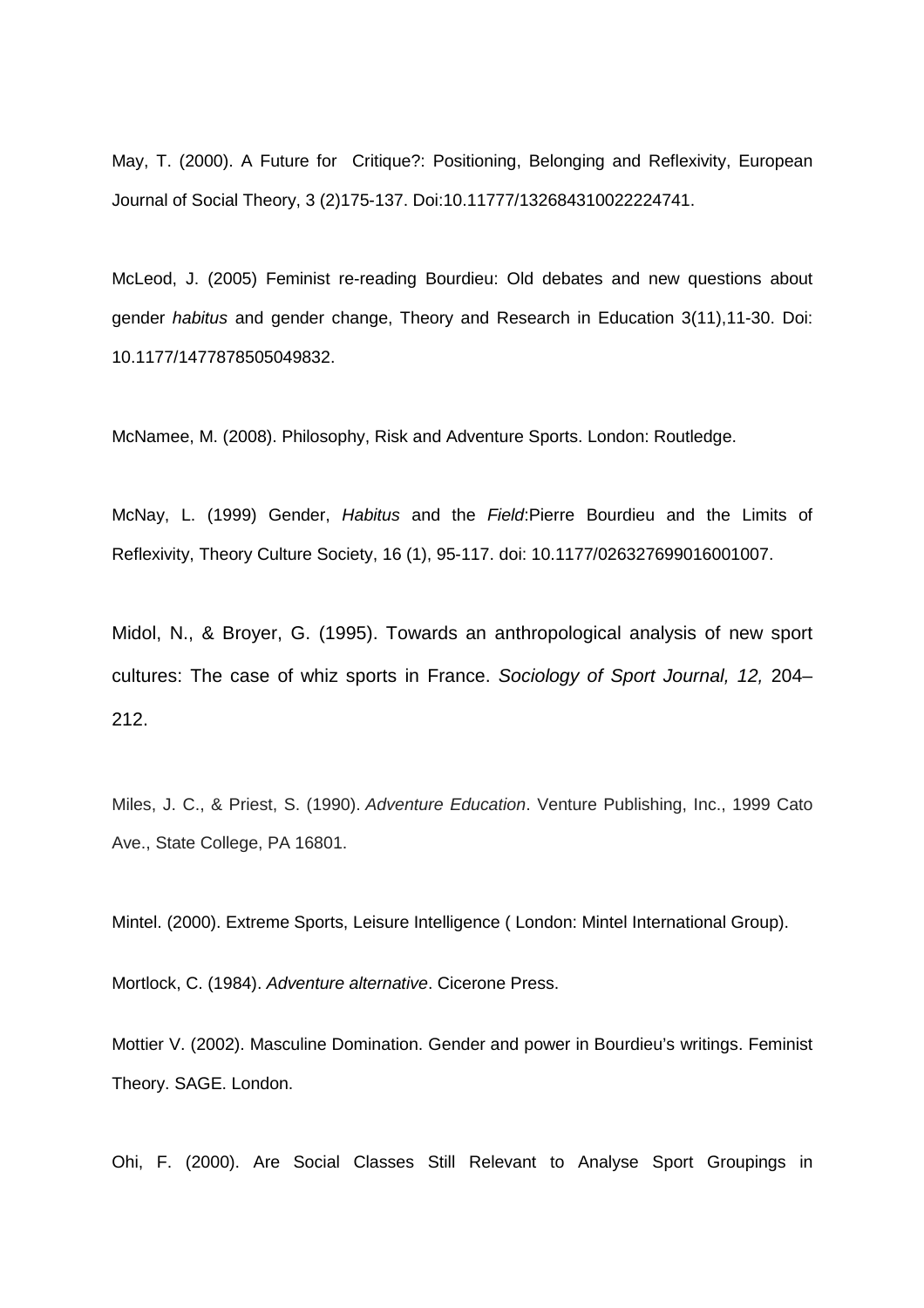"Postmodern" Society? An Analysis Referring to P. Bourdieu's Theory, .Social J Med Sci Sports,10, 146-155.

Relay, D. (1997). Feminist Theory, Habitus and Social Class: Disrupting Notions of Classlessness. Women's Studies International Forum, 20 (2), 225-233.

Rinehart, R. E. (2000). 'Emerging Arriving Sports': Alternative sports, inside and out. (Albany: State University of New York Press).

Roberts, B. (2002). Biographical Research. Open University Press. Buckingham and Philadelphia.

Skeggs, B. (2004). Context and Background: APaierre Bourdieu's analysis of class, gender and sexuality, Sociological Review. Blackwell, Oxford.

Sparkes, A. C. (1998). 'Validity in qualitative enquiry and the problem with criteria: 'Implications for sport psychology' The sport Psychologist, 12, 63-86.

Tejada-Flores, L. (1978).' Games Climbers Play'. In Games Climbers Play, ed. K. Wilson, 19-27. London: Diadem.

Thorpe, H. (2005). Jibbing the gender order: Females in the snowboarding culture. Sport in Society. 8, (1), 76-100.

Thorpe, H. (2009). Bourdieu, feminism and female physical culture: Gender reflexivity and the habitus-field complex. Sociology of Sport Journal, Human Kinetics,Inc ,26, 491-516.